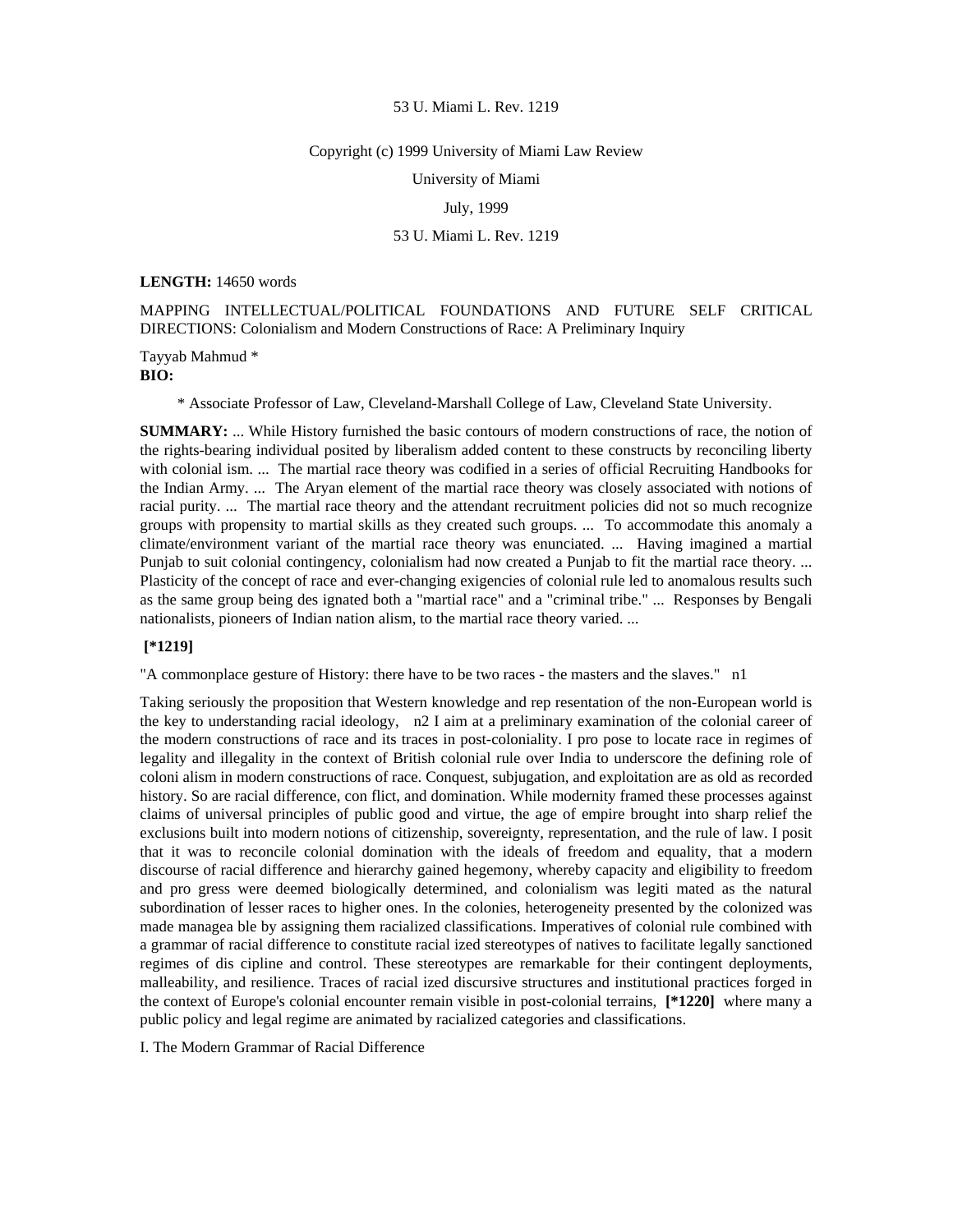Modern Europe n3 sees itself as the product of the Enlightenment, with the attending ideals of reason, freedom, liberty, equality, progress and the rule of law. Modernity of Europe is, however, coterminous with its colonial expansion and imperial rule, marked by conquest, subjuga tion and genocide. How were these two contradictory strands recon ciled? In the answer to this question lie the roots of modern constructions of race that animate many an inter-national regime of legality and illegality. I take issue with the argument that "the genesis of the modern discourse of race [is] part of the attempt to articulate differ ences within European society." n4 I argue instead that Europe's colonial encounter is fundamental to the modern constructions of race, which facilitated the establishment and consolidation of this relationship of domination and subordination. This is not to suggest some unidirectional determinism; it is rather that "Europe was made by its imperial projects, as much as colonial encounters were shaped by conflicts within Europe itself." n5 But while mutually constitutive of the colonizer and the colo nized, colonialism is a relationship of domination and difference, with race constituted as a primary marker of difference.

Crucial to the modern constructions of race is the fundamental dis tinction between Enlightenment ideals and the situated and embodied practice of those ideals. Nothing demonstrates the yawning gulf between the two more than, for example, the European reception of the Saint Dominque Rebellion, when, contemporaneous with the French Revolu tion, Creoles and black slaves in Haiti claimed the Rights of Man and challenged French sovereignty. This attempt to inject questions of race, slavery and colonialism into the agenda of liberalism and modernity only won Haitians the wrath of Europe. They became symbols of back wardness and danger - a threat to the "natural" orders of private prop erty, racial hierarchy and civilization. Faced with such contradictions **[\*1221]** between ideals of the Enlightenment and liberalism on the one hand, and slavery and colonialism on the other, hegemonic forces in Europe fash ioned strategies of exclusion, grounded in a racial dichotomy between human and sub-human, or civilized and savage. n6 This triggered the mutually constitutive role of colonialism and modern Europe; many foundational constructs of modernity - reason, man, progress, and the nation - were developed in contrast with a racialized "non-Europe," with the latter posited as pre-modern, not fully human, irrational, outside his tory. The process culminated in a modern grammar of racial difference, whose primary building blocs were the constructs of History and the development of liberalism against the backdrop of colonialism.

The age of colonial expansion of Europe also saw the consolidation of History - the unilinear, progressive, Eurocentric, teleological history - as the dominant mode of experiencing time and of being. n7 In History, time overcomes space - a process whereby the geographically distant Other is supposed to, in time, become like oneself; Europe's present becomes all Others' future. Embodying the agenda of modernity, His tory constitutes a closure that destroys or domesticates alterity of the Other. History, as a mode of being, becomes the condition that makes modernity possible, with the nation-state posited as the agency (the sub ject of History) that will realize modernity. In Hegel's construction, for example, nations attain maturity only when a people are fully conscious of themselves as subjects of History, and it is only such nations which realize freedom. Those outside History, "non-nations," have no claims or rights; nations have the right to destroy non-nations and bring Enlightenment to them. History becomes a master code, the imaginary, that informs the "civilizing mission" of Europe, posited as a world-his torical task. As a progeny of the modern ideas of reason, progress and science, Social Darwinism, which fixes upon race as the repository of those attributes that enable or prevent evolution towards civilization, combined with History to write a legitimating script for colonialism. In the name of enlightened civilization, a hierarchy of "advanced" and "backward" races was posited. Cast in terms of "natural selection" and "survival of the fittest," evolutionary racism "offered strong ideological support for the whole colonial enterprise <elip> savages were not simply **[\*1222]** morally delinquent or spiritually deluded, but racially incapable." n8 Euro pean "race-science" n9 consolidated the double binary of fair/dark and civ ilized/savage, by positing the anatomical investigations of Europeans and Africans as establishing the top and bottom of a progressive series of human races with comparable mental endowments and civilizational achievements. With the diagnosis accomplished, prescription quickly followed: "nations in which the elements of organization and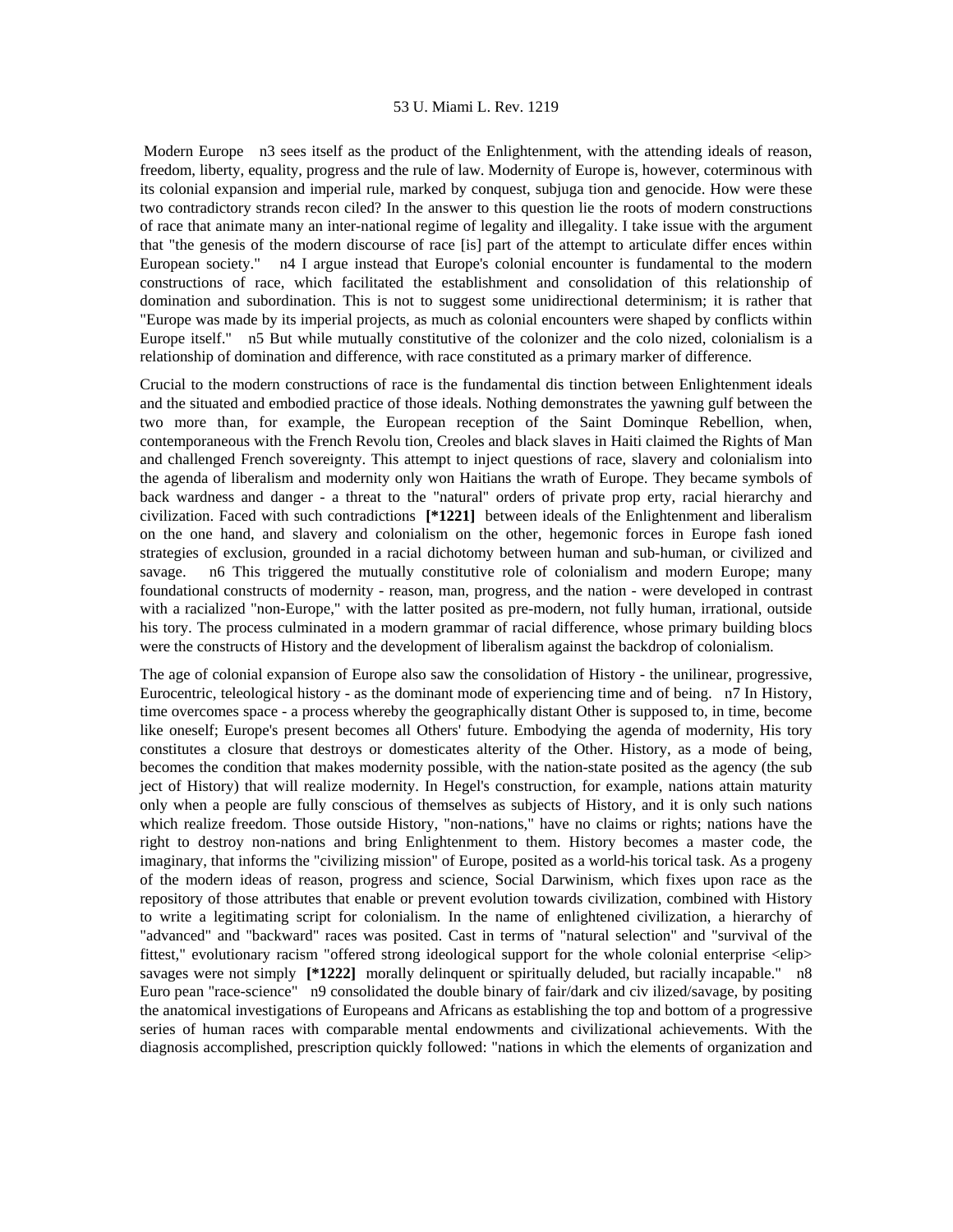the capacity for government have been lost <elip> are restored and educated anew under the discipline of a stronger and less corrupted race." n10 His tory, then, became a record of progress of superior races and, by that standard, the stagnant, backward races had no History; colonialism, as a project of bringing the backward races into the universal History, bridged Enlightenment with modern constructions of race.

While History furnished the basic contours of modern constructions of race, the notion of the rights-bearing individual posited by liberalism added content to these constructs by reconciling liberty with colonial ism. Liberalism and colonialism developed alongside each other. With rare exceptions, liberals approved of colonialism and provided it with a legitimizing ideology. If eligibility for universal rights was conditioned upon recognized subjectivity, claims to these rights could be denied if the subjectivity of some was erased. By resting such an erasure on pre- social, biological grounds, one could say with confidence that " higher races are inherently more qualified for both political and individual lib erty than the lower." n11 Liberal discourses of rights, inclusion, and equal ity could be reconciled with colonial policies of exclusion and discrimination by positing essential differences between different types of individuals and subjectivities.

The universalist claim of liberalism rests on the capacities it identi fies with human nature - to be born free, equal and rational. It is this anthropological premise that anchors the concept of consent, which in turn, grounds liberal institutions of contract, rule of law, and representa tion. Those designated as being unable to exercise reason are deemed incapable of consent, and thus, they can be excluded from political con stituency and governed without consent. The capacity to reason, far from being universal, was posited as a matter of education and "breeding," by which one is initiated into specifications of time, place and social norms, **[\*1223]** with the white, male, propertied adult furnishing the standard. n12 Exclu sions based on class, gender, and race were the logical outcome. By making specific cultural norms preconditions for actualization of the supposedly universal capacities, universalism yielded to exclusions, through which liberty was found to have no application to "backward societies." Liberals posited a Manichean theory of two worlds: civilized societies that had attained individuality, maturity of faculties and the capacity to be guided to their own improvement, and societies outside History, mired in stagnation and despotism of custom. Individuality and civilization were seen as the unique achievement of the "European race," and since the non-Europeans were moral and political infants, and thus below the age of consent, a "paternal despotism" by a "superior people" was found perfectly "legitimate" and in the natives' interest. n13 Colonial rule was to facilitate their transition to a "higher stage of devel opment" and to train them in "what [was] specifically wanting to render them capable of higher civilization." n14 Colonial subjugation would bring the colonized into History because "inferior races are raised by living in political union with races intellectually superior." n15 A typology of savagery, barbarianism and civilization as a hierarchy of the historical stages of man was posited, bringing geography and History together in a generalized scheme of European superiority that identified civilization with race. n16 The result was a grammar of racial difference that found liberalism to be underwritten by the colonial script.

The modern grammar of racial difference, inaugurated by History and supplemented by liberal exclusions, had four inter-linked premises: (i) that there is an essential difference between Europeans and other races in the world; (ii) that there is a racial hierarchy with the European at the top, followed by Asians, African and aboriginals, in a descending order; (iii) that Europe, being the subject of History, had the right, nay the duty, to govern other races, to impregnate them with reason, progress and the rule of law; and (iv) that the salvation of lesser races rested in subjugation by Europe, to aspire to Europe's present as their future, this being the only path to enter History.

# **[\*1224]**

II. The Rule of Colonial Difference & the Construction ofRace

 For modern knowledge/power in its colonial career in general, and for the consolidation of the grammar of racial difference in particular, India furnished a "laboratory of mankind." n17 For the classical ethnologi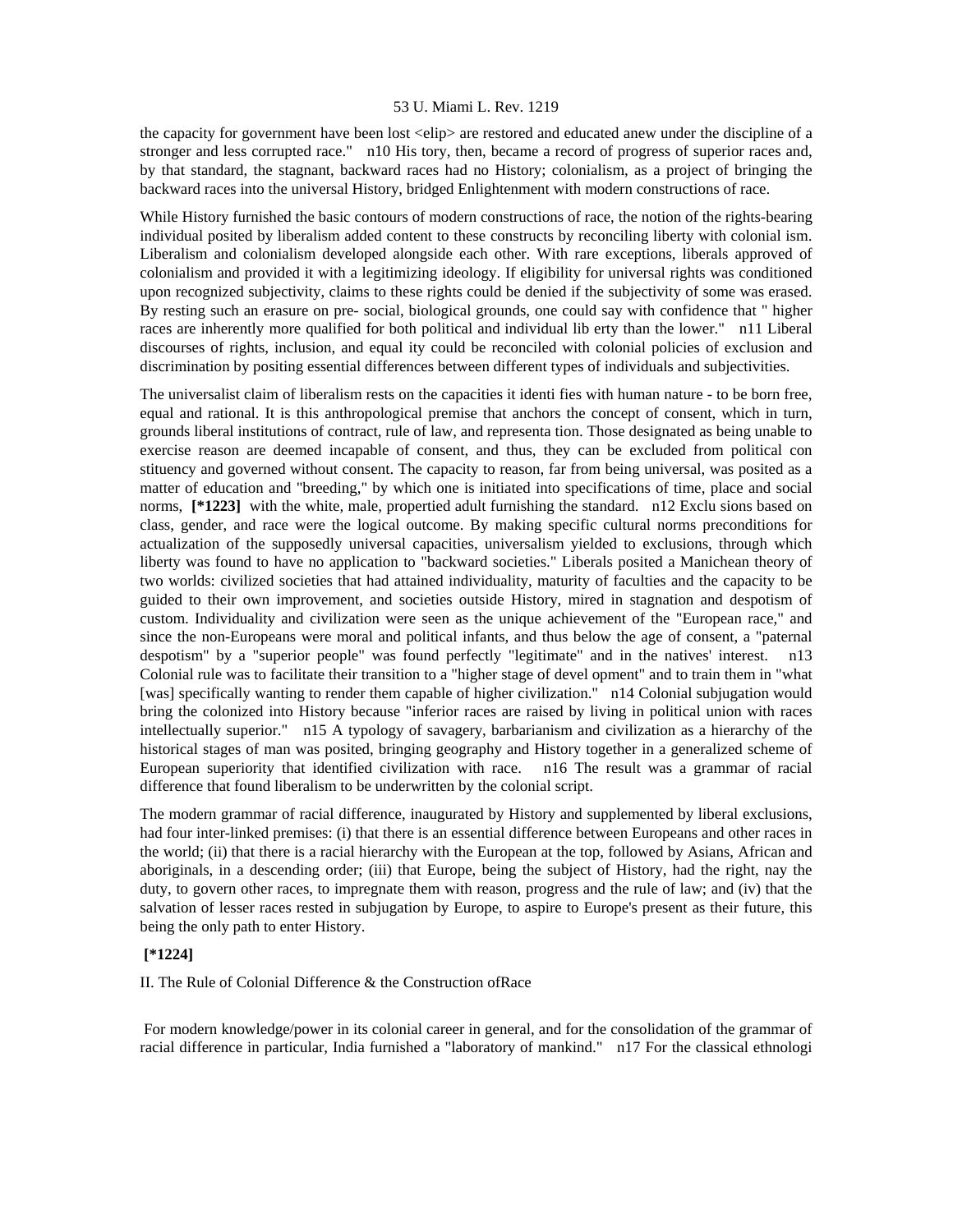cal discourse, India was "not merely a source <elip> but the very center of its debates." n18 The colonial engagement with the question of race in India brings into sharp relief three interrelated processes: (1) that Europe's colonies furnished a privileged terrain where disciplinary orders and techniques informed by the modern grammar of racial differ ence were forged; (2) that colonial constructions of race were always unstable, malleable, and contingent; and (3) that plasticity of colonial racial stereotypes issued from the changing exigencies of colonial rule with the only constant being the imperative to maintain colonialism as a rule of difference and domination.

# A. Colonial Regime and Racial Difference

 Taking its lead from the European grammar of racial difference, colonial rule was premised upon the exclusion of the colonized from humanity as essential to their exclusion from institutions of political sovereignty. Colonialism is absolute government, founded, not on con sent, but on conquest. Consequently, the modern regime of power in its colonial career was "destined never to fulfill its normalizing mission, because the premise of its power was the preservation of the alienness of the ruling group." n19 The universalist claims of modernity floundered in the colony; the rule of law yielded to "the rule of difference," n20 a rule whereby, across differently inflected positions within colonial discursive and institutional practices, the colonized are represented as inferior, as radically Other. Race, constituted as the defining signifier of the differ ence between the colonizer and the native, reconciled Europe's "civiliz ing mission" with violence of colonialism. Construction of racial difference ensured that in the colony, the promise of modernizing transi tion from the "rule of force" to the "rule of law" was most pronounced in its breach, and the Enlightenment's developmental march to reason and freedom did not materialize.

I reject the claim that modern power in its colonial career simply **[\*1225]** replicates its evolution in the metropole. n21 Modernity flounders in the colony due to the racial divide. For example, in India, "the more the logic of a modern regime of power pushed the processes of government in the direction of a rationalization of administration and the normaliza tion of the objects of its rule, the more insistently did the issue of race come up to emphasize the specifically colonial character of British dom inance." n22 The rule of difference, marked by race, rendered the colonial state fundamentally different from the parent metropolitan state. While "the metropolitan state was hegemonic in character with its claim of dominance based on a power relation in which the moment of persua sion outweighed that of coercion,  $\langle$ elip $\rangle$  the colonial state was non-hege monic with persuasion outweighed by coercion in its structure of dominance." n23 This directly effected the relationship of law with both the state and society. In the colony "law was a department of the execu tive," n24 never achieving the autonomy envisaged by liberal designs of governance, even when formally incorporated in projects of macro social engineering. n25 For the colonizer, while "our law is in fact the sum and substance of what we have to teach them  $\leq$ elip $\geq$  it is a compulsory gospel which admits of no dissent and no disobedience." n26 To accentuate the rule of racial difference, legally sanctioned sites of segregation between the colonizers and the colonized proliferate. For example, vagrancy laws called for the deportation of whites whose deviant behav ior undermined the mystique of their race; Cantonments Acts designed urban spaces to ensure segregation; Contagious Diseases Acts contained inter-racial sexual relations; and judicial procedures prohibited natives to sit in judgment over the colonizers. n27 The rule of racial difference as a **[\*1226]** structural imperative and coercion as the primary instrumentality of gov ernance, furnished the context within which colonial constructions of race unfolded. These constructions simultaneously legitimated colonial ism and dissipated opposition to it by justifying Indian subjugation in terms of white superiority. They bore traces of the Enlightenment's libido sciendi, its lust for knowledge, n28 that rests on the premise that everything about nature and humans could be discovered by application of reason. Contrary to the fiction of pure uninterested reason, however, this knowledge production was conditioned by prevailing views of race in Europe, imperatives of colonial rule, and a distrust of native knowledge.

B. Colonial Power/Knowledge and the Legible Colonized Body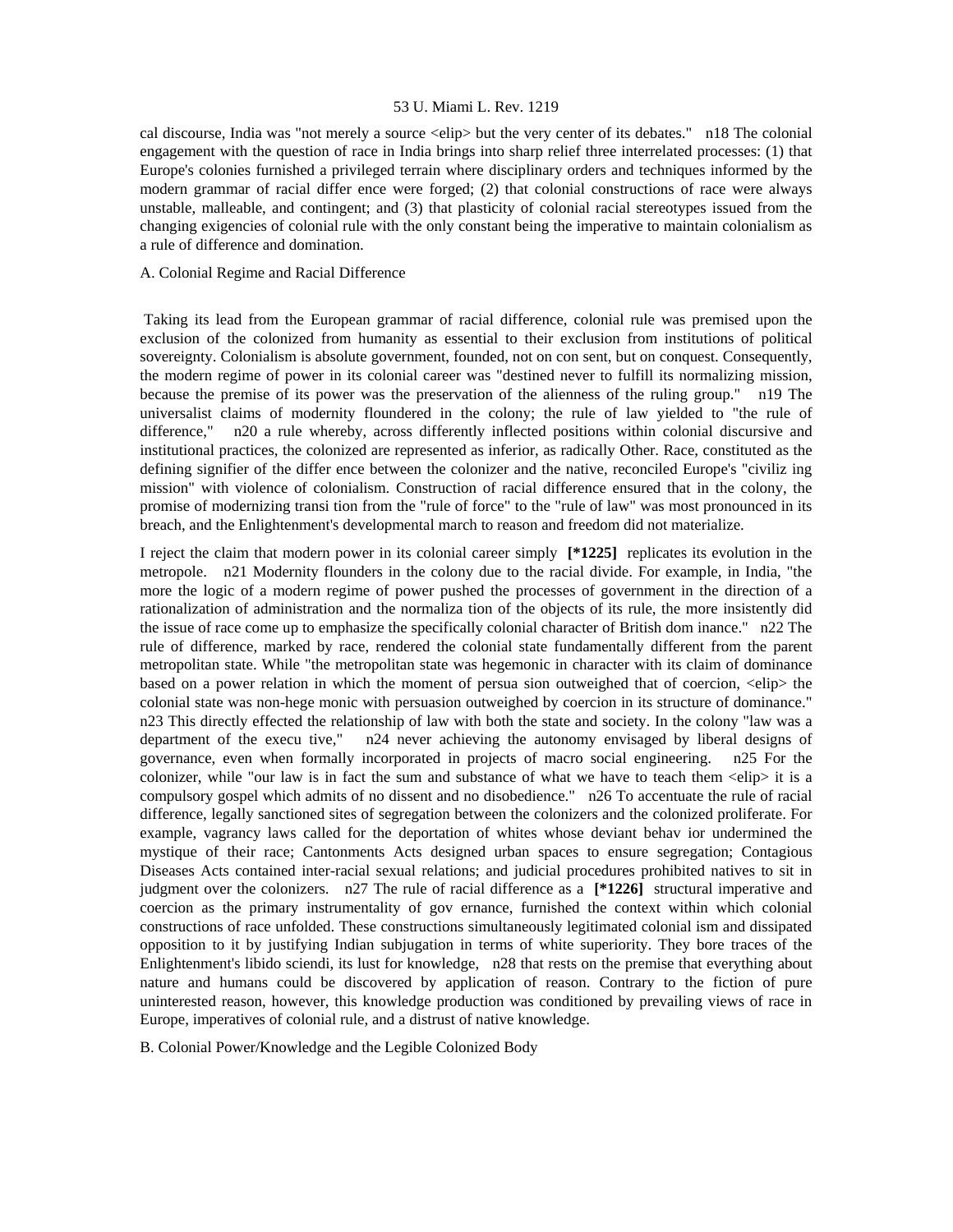The high noon of British rule in India coincided with the zenith of racial theories in Europe. In vogue were assertions like "race is every thing: literature, science, art - in a word, civilization, depends upon it," n29 and that "all is race; there is no other truth." n30 It was in the context of Europe's colonial expansion that modern disciplines of geography, anthropology, history, and literature developed to make the expanding world intelligible and manageable. "Scientific racism," which dominated European thought, saw itself as based on "'science,' the body of knowl edge rationally derived from empirical observation, then supported the proposition that race was one of the principal determinants of attitudes, endowments, capabilities and inherent tendencies among human beings. Race, thus, seemed to determine the course of human history." n31 The premise was that each person literally embodied his racial and cultural identity, and that bodies were legible. n32 The goal of colonial sciences was to discover the origins and patterns of the behavior of natives. The key to this knowledge was seen in the study of actual physical character istics. This mapping of culture within physiology perfectly suited the colonizers' drive to erect a framework of categories which allowed them to understand India in terms of a hierarchy of races/castes/tribes/nations which had discernible features and definable limits, and to catalogue material evidence of behavior patterns and political loyalties. The result was the establishment of a framework for the inspection of natives' bod ies, thereby bringing to bear the force of knowledge/power upon them. **[\*1227]** The colonizer was the subject of this knowledge production; the native only the object who furnished the body on which colonial power was to be inscribed. The natives were held not to be "safe guides ... to their own past history," and colonial ethnologists bemoaned the ahistorical Indian's lack of "acquaintance with his history." n33 Distrust of the native was compensated by trust in science; plaster casts, photography, finger printing, and anthropometry found in data transcribed from the outer physical forms of Indians an effacement of all subjectivity and unreliability.

A large colonial apparatus occupied itself with classifying people and their attributes, with censuses, surveys, ethnographies, recording of transactions, marking spaces, establishing routines, and standardizing practices. Colonial disciplines like anthropology, ethnology, physical anthropology, anthropometry, comparative philology, and techniques like finger printing, cranial measurements, facial angles, nasal and caphalic indexes, brain volume and brain weight became the means whereby the heterogeneity created by the variety of social groups in India gave way to a reassuring certainty which could be ordered legibly and clearly in the "living museum of mankind." n34 Measurements of skulls of "hereditary criminal," plaster casts of "aboriginal tribes," pho tographic records of "the people of India," and live specimens of "Indian subjects," added up to "the dominant museological mode of looking at India." n35 Claims of inscription of social status in the permanent physical exteriors of Indians' bodies proliferated. The search was for a sociologi cal form of fingerprinting - which itself was discovered in colonial India as a technology of discipline and control to counter "slippery facts," and "distrust of all evidence tendered in Court." n36

C. Racializing the Colonized: Malleable Classifications & Slippage

 The sociology of ethnicity and race is rightly considered "a theoret ical minefield." n37 The problem is compounded by "chronocentrism" or "presentism," namely, the tendency to interpret other historical periods **[\*1228]** in terms of concepts, values and understandings of the present. n38 Com peting and conflicting modern theories of race make for differing ways in which the concept is used in specific contexts. This elasticity lent by the very vagueness of the concept may well have made for its tenacity. Nowhere was this inchoate nature of the modern concept of race more evident than in colonial India, where it was used to describe a variety of religious, caste, tribal, national and ethnic identities. The end product of racial knowledge-production was racial stereotypes that were always unstable, contingent and malleable, always available to be turned on their head, depending upon who was using them and for what purpose. n39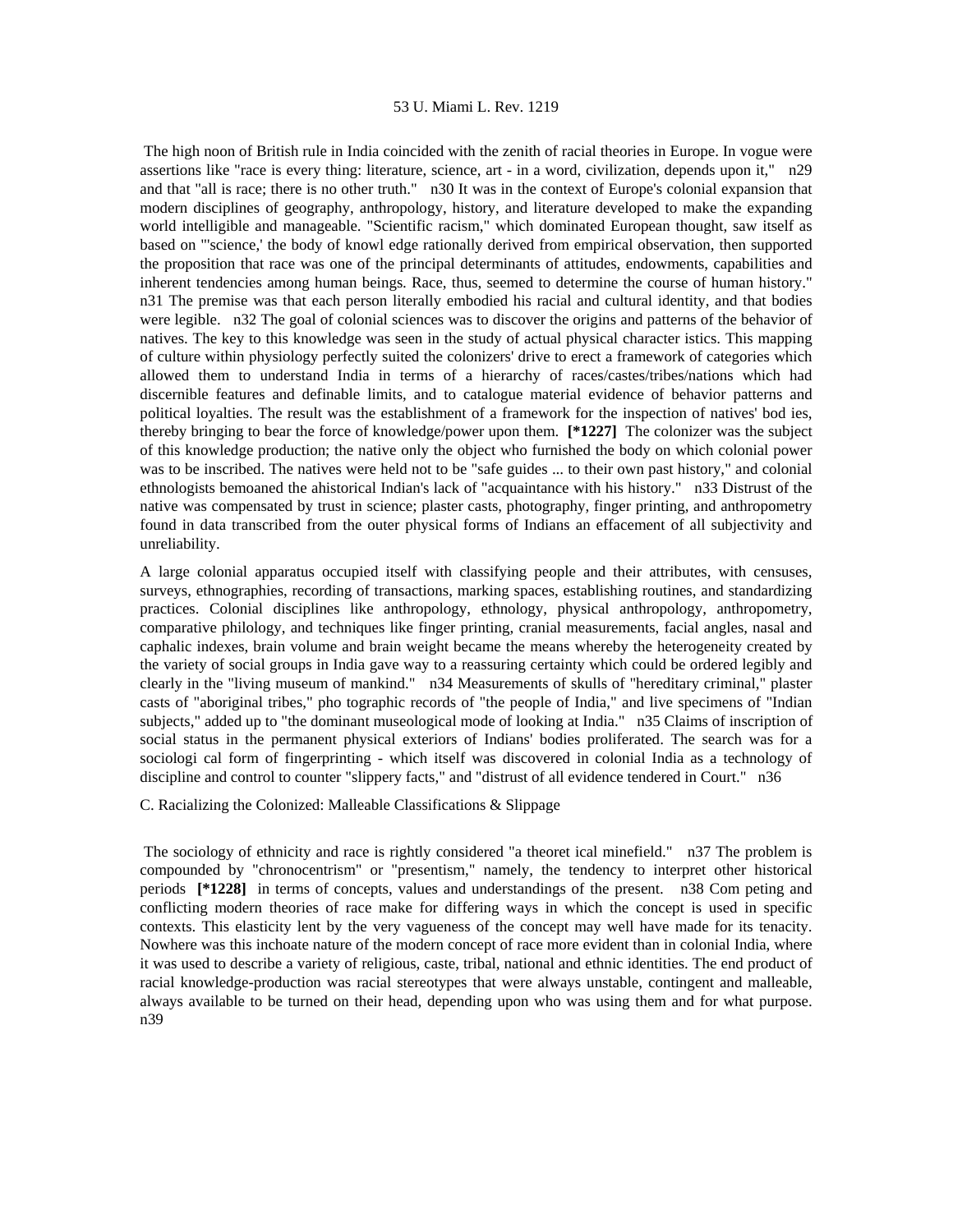Inhabitants of India display a kaleidoscopic diversity of physical attributes, combined with an almost endless variety of languages, reli gious beliefs, cultural practices, historical memories, and social orders spread over a continental geographical expanse. For the double binary of fair/dark and civilized/savage, India presented an enigma because of its intermediate location, both in the scale of civilization as defined, for example, by Hegel and Mill, n40 and for the variety of complexions lying between the extremes of the scale of physical types defined by race sci ence. This heterogeneity precluded normalization of the colonized through any single analytical model, or any simple binary application of the grammar of racial difference. The master discourse of racial differ ence, then, could be maintained only by introducing other analytical cat egories and classification schemes, while reading race into these. The colonial response was to construct categories of caste, tribe, nation and communal/religious groups, to read race into them, and to locate them within the hierarchical order of History. Often categories of race, caste, tribe, nation, language, and religion were conflated and even used inter changeably. The result was a contextual construction of race, remarkable for its contingency, plasticity, and malleability. The structure of this construction involved: (i) slippage of classificatory categories, whereby "race," "caste," "tribe," "stock," and "nation," were used interchangea bly; (ii) racialization of the constructs, whereby all these categories were posited as being essentially biological and hereditary, questions of blood and descent; (iii) a two-tier scheme of racial hierarchy, under which while all natives were deemed racially inferior to the colonizers' race, **[\*1229]**  racialized hierarchies were posited among the colonized; and (iv) legi timization of colonialism, whereby colonial rule was seen as diffusing progressive attributes of the colonizers' race in order to save the native from the degradation induced by his own race.

The contingent and malleable nature of colonial construction of race was betrayed by the theoretical knots the colonizers tied themselves into, in the face of suggestions of racial affinity with the colonized. In the late eighteenth century, anxieties and desires of modern Europe's incessant search for national origins led to the discovery of an ancestral "Indo-European" language. This led to theses about common ancestry of tribes of the "Aryan race," which supposedly had conquered and colo nized India, Persia and Europe around 2000 B.C. Estimates of the con tinuity of Indo-European languages implied that modern speakers of these languages, which included inhabitants of northern India, were descendants of the ancient ones, hence members of the common Aryan race. n41 Soon a derivative Aryan invasion theory of Indian civilization held the field that India's civilization was produced by the clash and subsequent mixture of light-skinned civilizing Aryan invaders and dark- skinned barbarian aborigines. The "chameleon-like character of <elip> this European theory [which] was 'retrofitted' to the Indian landscape," n42 was apparent in the shifts of its purported evidentiary support from lin guistic criteria to anatomical measurements to civilizational logic. While archeological research, particularly the discovery of the Indus Civiliza tion "should have put paid to the racial theory of Indian civilization," n43 it proved remarkably durable and resistant to new information.

The Aryan race theory raised some difficult questions regarding British colonial rule over India because the racial affinity of some Indi ans with the British posited by the theory could render British rule over a "brother race" unjustifiable. The colonial response was to modify the theory with theses of India's historical inferiority to justify colonialism and to convince the natives not to reject it. The Indian "inferior though **[\*1230]** Aryan" explanations fell into two classes - those which attributed Indian inferiority to the influence of hereditary racial factors and those which attributed it to the influence of physical or cultural environment. The hereditarist argument contended that blood, society, and languages of the numerous pre-Aryan inhabitants of India, represented by contempo rary Dravidians and aboriginal tribes, had, despite the Aryan caste sys tem, defaced the pure Aryan features of Brahmanic physiognomy. Environmental arguments based on considerations of physical surround ings, attributed Indians' darker skin color, supposed physical effeteness, and the stagnant and introspective society to such "Oriental" peculiari ties as excessive heat, lack of cold winters, lack of variety of terrain and isolation from vigorous peoples. Furthermore, non-Aryan institutions were implicated for having impinged upon the Indo-Aryan culture, arresting its growth, or causing its recession. For some the decline and stagnation of Indian Aryans rested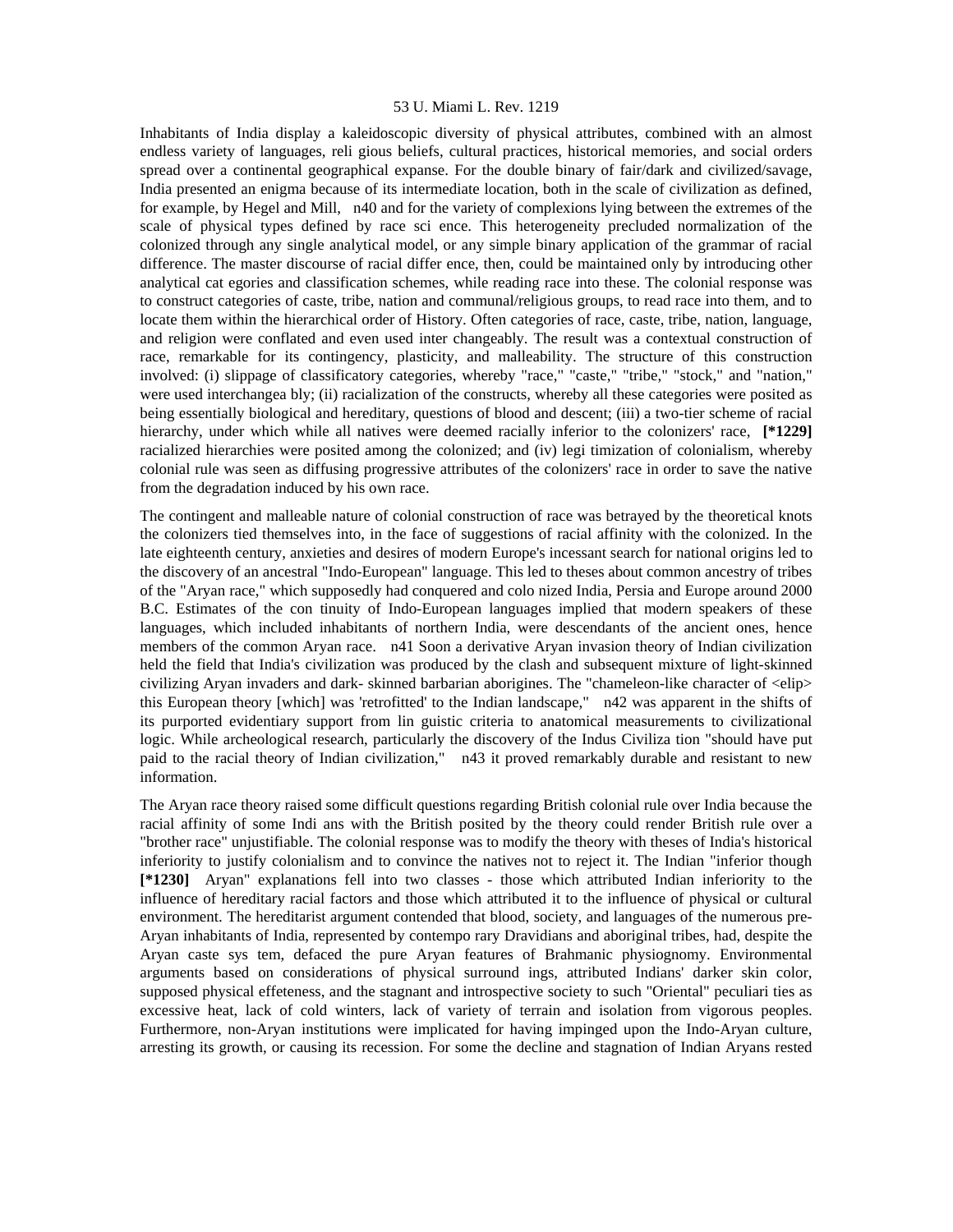on the lack of diffusion of a non- Aryan institution, Christianity, which the European Aryans, more than any other people, had made their own.

The Aryan race theory, having developed in the context of prolifer ation of evolutionary theories in Europe, contained an evolutionary core. The theory posited in effect that only Aryan nations could evolve, for evolution implied a measure of stability as well as an impetus for grad ual change that other races did not have. Aryan evolution, of course, resulted in progress; since India obviously had not progressed, it could not have evolved to fully develop its latent Aryan qualities due to con taminations induced by the indigenous non-Aryan races. Henry Maine, for example, emphasized that the condition of contemporary, non-pro gressive, Aryan India was basically one of arrested growth; India was still at the stage at which progressive Western Aryan societies had been when they originated. n44 Natives were advised to "accept with all its con sequences, the marvelous destiny, which has brought one of the young est branches of the greatest family of mankind from the uttermost ends of the earth to renovate and educate the older." n45 Through colonialism then, "the younger Aryan returns ... not solely to rule over the elder ... but to teach him, ... the lessons of a superior wisdom, a purer justice, and a loftier morality." n46 In this context, the native had only to be grate ful for the condition of subjection to the colonizer.

In the colonial construction of race within the framework of the modern grammar of racial difference, one discerns "the general episte **[\*1231]** mic violence of imperialism, the construction of a self-immolating colo nial subject for the glorification of the social mission of the colonizer." n47 This violence was then deployed in specific sites of colonial governance and thereby lent itself to the violence of law, both "the founding vio lence, the one that institutes and positions law <elip> and the violence that conserves, the one that maintains, confirms, insures the permanence and enforceability of law." n48 One form that this process took was the deploy ment of racialized stereotypes of natives as scaffolding for legally sanc tioned regimes for discipline and control of myriad facets of native life. What follows is a brief account of four such specific deployments.

- III. Deployments of Colonial Racial Stereotypes.
- A. The Martial Races

 The theory of "martial races" grew out of two colonial contingen cies in India, the experience of the 1857 Indian Revolt, and the develop ing imperial contest with Czarist Russia. The theory was predicated on the idea that martiality was an inherited trait, an aspect of "race" and "blood," n49 and that while the "military instinct" was inherent in Euro pean races, especially the British, the same was not true of all the differ ent races in India.

Before 1857, the colonial army in India was drawn predominantly from Bengal and the adjoining areas. "The native black troops" of Ben gal were seen as "fine men" who "would not disgrace even the Prussian ranks." n50 The Indian Revolt of 1857 was to change all that. The Revolt, initiated by regiments of the Bengal Army, triggered a wide-spread agra rian revolt in north-eastern and north-central India, the main recruiting grounds of the Bengal Army. Indeed the Revolt was most intense in the very areas that had thus far supplied the best recruits to the Bengal Army. n51 Following the suppression of the Revolt, deliberations to reor ganize the Indian Army centered around loyalty and disloyalty displayed by different sections of the native population. In 1857, while most regi ments of the Bengal army had revolted, the British had successfully raised fresh battalions mainly from the Punjab and Nepal that served **[\*1232]**  their new masters loyally. The post-1857 reorganization of the army entailed a dramatic fall in recruitment from the traditional recruitment areas in the east and south, and a corresponding rise in the numbers recruited from the north and the west. It was in this context that the so- called "martial races" theory became "not merely a colonial strategy, but a colonial obsession." n52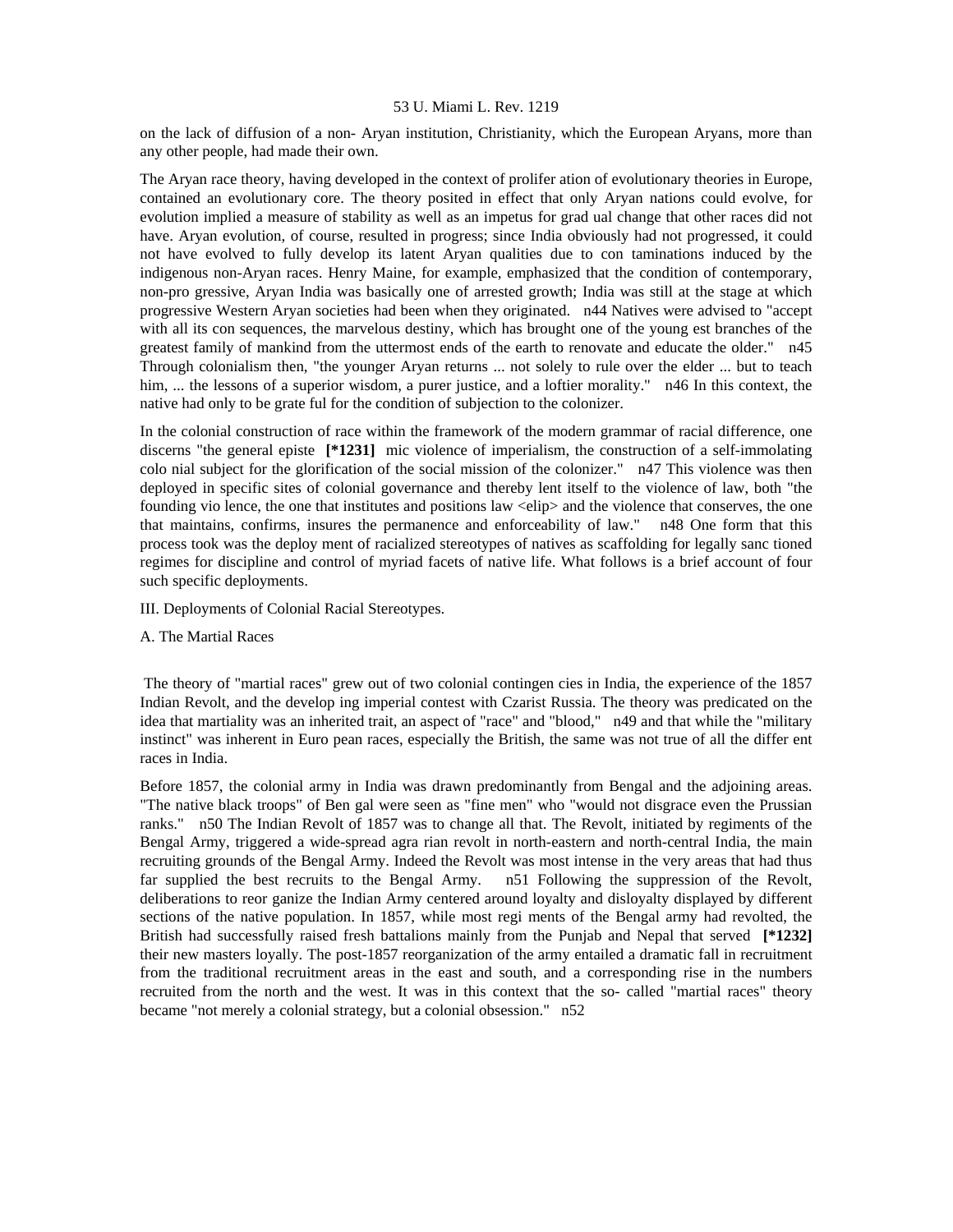Recruitment of Bengalis was prohibited. Almost overnight, the hitherto backbone of the colonial army, the Bengalis, became "feeble even to effeminacy" for whom "courage, independence, veracity are qualities to which his constitution and his situation are equally unfavora ble." n53 Those from southern India were declared to "fall short, as a race, in possessing the courage and military instincts," and Punjab was anointed "the home of the most martial races of India." n54 The Com mander in Chief took the view that "no comparison can be made between <elip> a regiment recruited amongst <elip> the warlike races of north ern India and of one recruited amongst the effeminate races of the South." n55 The martial race theory was codified in a series of official Recruiting Handbooks for the Indian Army. In these manuals, Indians appeared not as individuals but as specimens; photographs of suitable recruit types were included, whose ideal measurements and physique were described in great detail. n56 The British saw some of their favorite martial races, particularly Rajputs and Punjabis, as descendants of the Aryan invaders. Caste and tribe were often equated with race, for exam ple, in the case of Rajputs, who, it was held, had maintained their Aryan racial "purity" through the caste system. n57 Skull- and nose-measuring techniques of enthropometry also found their way into the handbooks. n58 The Aryan element of the martial race theory was closely associated with notions of racial purity. If fighting ability was hereditary, then racial mixing would produce only degeneracy and weakness. Colonial recruiting strategies, therefore, favored those groups who followed restrictive marriage practices and who thus promised to be racially pure. n59

 **[\*1233]** The martial race theory and the attendant recruitment policies did not so much recognize groups with propensity to martial skills as they created such groups. The Sikhs of Punjab are a case in point. Until the martial race theory propelled the racialized constructs of caste, tribe or religion as the organizing principle for the colonial army, the Hindu- Sikh distinction was not clearly marked, and Sikh identities, practices and beliefs of various sorts intermixed. It was the colonial Army that consolidated Sikhism as a separate religion and the Sikh as a separate identity. n60 Separate Sikh army units were formed, where strict obser vance of Sikh customs and ceremonies was required. As a result of the army's efforts to insure the conformity of recruits in the Sikh units to colonial cultural meanings of Sikhism as a separate religion and Sikhs as a martial species, "induction into the Indian army and into Sikh identity often [were] one and the same." n61 A colonial official noted that "Sikhs in the Indian army have been studiously 'nationalized' or encouraged to regard themselves as a totally distinct and separate nation. Their national pride has been fostered by every available means." n62 Sikh as a martial race was not discovered; it was created.

Two other changes in army recruitment policy, however, had to be reconciled with the martial race theory: the exclusion of emerging urban middle classes and the recruitment of Gurkhas of Nepal. In view of the emerging nationalist movement particularly in urban Bengal, it was decided to exclude the educated urban middle class from the army. Here "class" was added to race and caste in determining martial ability. The favored recruits were peasants, as they were considered politically con servative and less likely than citydwellers to question authority. Colo nial commentators now claimed that the martial races were intellectually backward. They talked of "the stupider martial races," and noted that these were "proverbially thick in the uptake." n63 These stereotypes were then matched against the urban and educated Bengalis, now posited as effeminate, sly, and scheming. Gurkhas of Nepal, on physical and lin guistic grounds did not fit the Aryan explanation of the martial races theory either. To accommodate this anomaly a climate/environment variant of the martial race theory was enunciated. The argument was that as a general rule, and particularly in India, one finds warlike people in hilly, cooler climates, while in hot and flat regions races are timid, ser **[\*1234]** vile and not fit for soldiering. n64 The fact that this contradicted designa tion of Rajputs and Punjabis as martial races was not considered fatal to the theory.

Besides the 1857 Revolt, the other main determinant of the new recruiting policy was the emerging contest with Czarist Russia along the western reaches of colonial India. This triggered the position that "we should be culpable if we did not endeavor to replace the worst of our Native troops by men recruited from the warlike races." n65 Having recruiting areas close to the new forward lines made simple logistic sense. It was in this context that Punjab was recreated to fit the martial race theory, as a suitable source of soldiers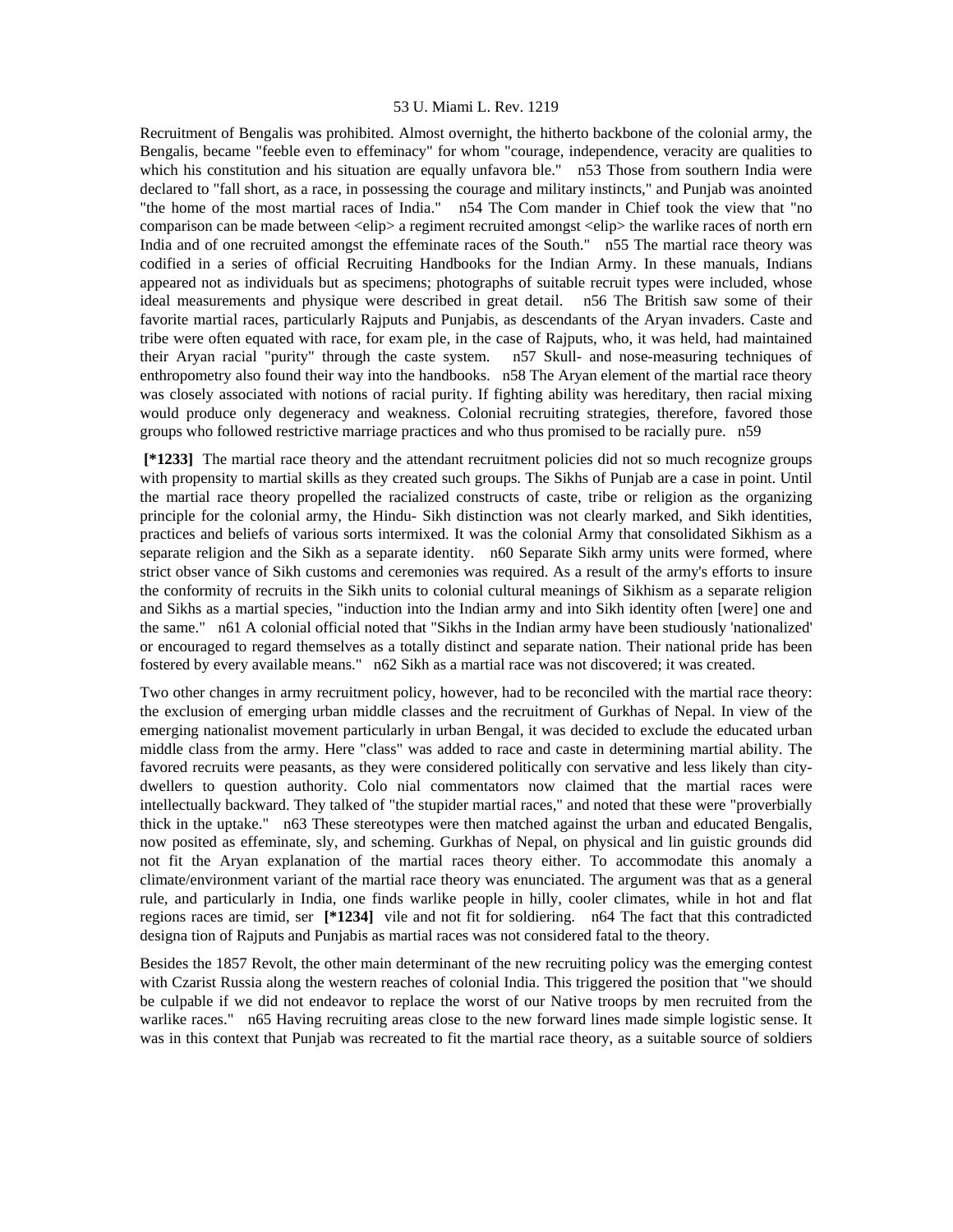through "the most extensive form of socio-economic and demographic engineering attempted by the British in South Asia." n66 The process involved four interrelated maneu vers. First, hydraulic "canal colonies" were created in western Punjab, turning the desert wastes and pastoral savanna into a major base of com mercialized agriculture. Second, through in-migration from other parts of Punjab of selected families and clans that had remained loyal to the British during the Great Revolt of 1857, a new landed aristocracy having political allegiance to the British was created. These new landowners and their peasants were designated "agricultural castes," on whom the British relied for political support, revenue returns, military recruitment, and raising of cattle and horses for the military. Third, legislation for bade the passing of land from "agricultural castes" to non-agricultural castes, n67 to protect the loyal agriculturists from inroad by incipient urban commercial elements who were increasingly becoming sympathetic to the nationalist cause. Last, recruitment efforts systematically targeted towards rural areas and land-grants made to ex-soldiers ensured the crea tion of a culture of soldiering in the canal colonies. By the time of decolonization, nearly half of the colonial Indian army was recruited from the Punjab. n68 Having imagined a martial Punjab to suit colonial contingency, colonialism had now created a Punjab to fit the martial race theory.

Both India and Pakistan, successor states to colonial India, continue to bear traces of the policy of recruitment primarily from the martial **[\*1235]** races. n69 In the case of Pakistan, its constitutional saga is one of increas ing praetorianism and "constitution-building" and "nation-building" efforts primarily aimed at denying political power to the Bengali major ity and erasing their cultural identity by assimilating them into one Pakistani "state-nation." One stratagem to accomplish this goal was to resurrect the colonial discourse of martial and non-martial races in India. The ruling elite claimed that their belonging to the martial race made them natural leaders, while the Bengalis could be legitimately denied equal status because they "have all the inhibitions of down-trodden races." n70 While the Bengali race was disparaged for its "complexes, exclusiveness, suspicion and a sort of defensive aggressiveness," those from the Western wing were posited as "probably the greatest mixture of races found anywhere in the world." n71 It was this racialized construction of a "state-nation" that culminated in the genocide of Bengalis by the Pakistani military in 1971. Given that many post-colonial societies are multi-ethnic and many post-colonial states have praetorian tendencies, the martial race theory born of colonial imperatives continues to haunt public policies regarding induction into public employment and even constitutional norms of governance.

# B. The Criminal Tribes

 Racist notions that a person literally embodied his character com bined with colonial propensity to reduce the natives to their racial essences to suit the exigencies of colonial rule, produced a remarkable set of legal regimes in colonial India under which whole communities were designated criminals by birth. Normal legal processes then gave way to extraordinary regulations for their prosecution, discipline, sur veillance, pacification and eradication.

The Criminal Tribes' Act (Act XXVII of 1871) n72 was promulgated "to provide for the registration, surveillance and control of certain tribes  $[*1236]$  <elip> [designated] criminal." By the early twentieth century, 13 million people were classified as such. n73 The Act empowered local governments to designate "any tribe, gang or class of persons" a "criminal tribe" if they were "addicted to the systematic commission of non-bailable offenses." A register was prepared detailing the names of all individual members of the tribe designated criminal under the Act, their personal appearance, place of residence, offenses committed and sentences. The register was supervised by the District Magistrate, and notices of regis tration were posted in the villages where the tribe resided. Once offi cially notified, these groups had no recourse to the judicial system for removal of this designation. Local officials were empowered to resettle criminal tribes to ensure their gainful employment, or to remove them to "a reformatory settlement."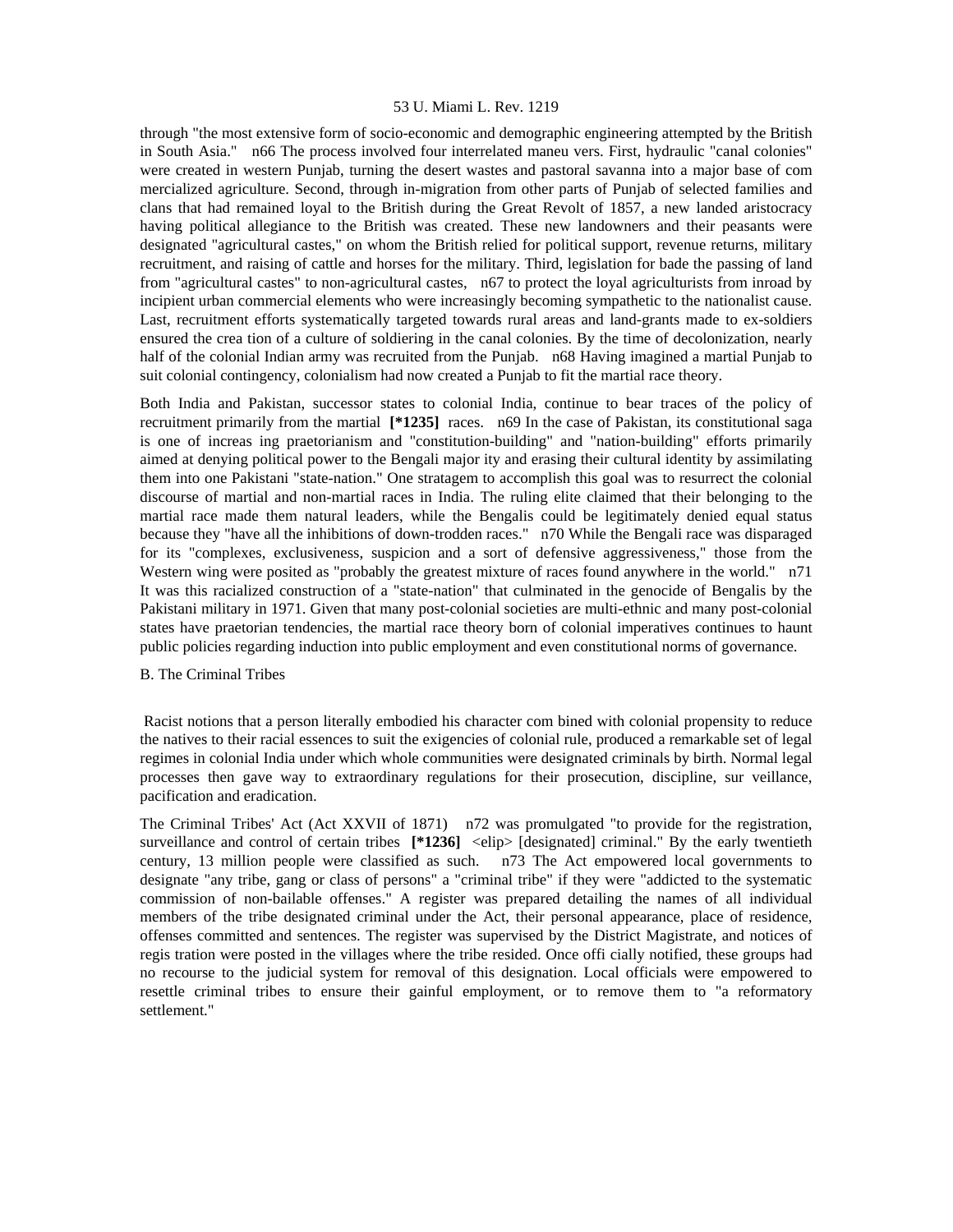The movement of criminal tribes was also restricted by a system of passes which specified the places where the holder of the pass might go or reside, and the police station where the holder would have to report his movements during the life of the pass. To enforce restrictions on movement, a roll-call was taken at irregular intervals by the Magistrate or his nominees. Additional provisions provided for inspection of places of residence of all those registered, the removal of any materials that could help conceal stolen property or obstruct surveillance, and for the designing of measures to maintain discipline in the reformatory settle ments. If a member of a criminal tribe was apprehended outside the lim its of his prescribed place of residence, he could be arrested without a warrant. Penalty for violating the pass system included rigorous impris onment, fines and whipping. Children were separated from parents and kept in custody. To guard against passing of "criminal genes," inter- marriage within a criminal tribe was prohibited. Many extraordinary administrative, legal, and penal regimes deployed by the Criminal Tribes Act, along with the notion of hereditary and biological propensity to crime, had their lineage in the earlier campaigns against the Thugs, "the most celebrated case of orientalist myth-making." n74 Penalties for "belonging to any gang of Thugs," for example, included branding on **[\*1237]** the forehead. By making a legible sign on the body, the colonizers cre ated a material referent for assertions of legibility of bodies; the brand ing reconstituted the body to make its criminality legible.

In 1897, the Criminal Tribes Act was amended to grant local gov ernments the right to establish a separate reformatory settlement for chil dren under eighteen of parents designated members of a criminal tribe. Further amendments provided for stricter enforcement of punitive meas ures, empowered the administration to restrict members of "criminal tribes" to villages under police supervision, and required that all mem bers of criminal tribes be fingerprinted. The Act was finally repealed in 1952, five years after decolonization.

The colonial campaign against the "criminal tribes" formed part of the post-1857 Revolt "aggressive legislation of the eighteen sixties and early seventies," under which coercive sanctions of the law were accen tuated to maintain order and enhance control of the native society in order to preempt another revolt. n75 It was also a means to remold recalci trant and, in the colonial view, unproductive communities into "useful" and law-abiding participant in the colonial economy. Many were put to work on tea and coffee estates and textile mills. The Act was used against other smaller communities - wandering gangs, nomadic petty traders and pastoralists, gypsies and forest-dwelling tribals; in short, it was used against a wide variety of marginals who did not conform to the colonial pattern of settled agriculture and wage labor. Paradoxically, the criminality of these people often stemmed from changes associated with colonial economic policies. For example, the introduction of a state- monopoly of salt trade hit hard many migrant petty traders, and new forest regulations prohibited traditional harvesting practices of forest- dwelling communities. Reformatory settlements for penal work were established for the "hereditary criminals," and a threefold classification was introduced: the "worst characters" were removed to reformatory jails; the "less desirable" ones were transferred to emerging industrial sites; and the "best-behaved members" were placed on agricultural set tlements. n76 Initially, the settlements were run by missionary and philan thropist organizations, and efforts were made to bring the inmates squarely within colonial constructs of major religious traditions of India. Finding the missionaries more interested in spiritual salvation than eco nomic production, the government assumed control of the settlements, which were thereafter run by the Probation and Criminal Tribes **[\*1238]** Officers. The Punjab government even sent more than 2,000 men from the ranks of the criminal tribes to the First World War, portraying ser vice in the army "as the most honorable road to rehabilitation... [for criminals who were] so averse from honest labor and impatient of discipline." n77

Notions of "dangerous classes" and "habitual criminals" developed in nineteenth century Europe as products of bourgeois anxieties to pro tect private property and the political order and the desire to recruit mar ginal sections of the society into the burgeoning industrial labor market. n78 The most important connection between the European idea of criminal classes and the colonial category of criminal tribes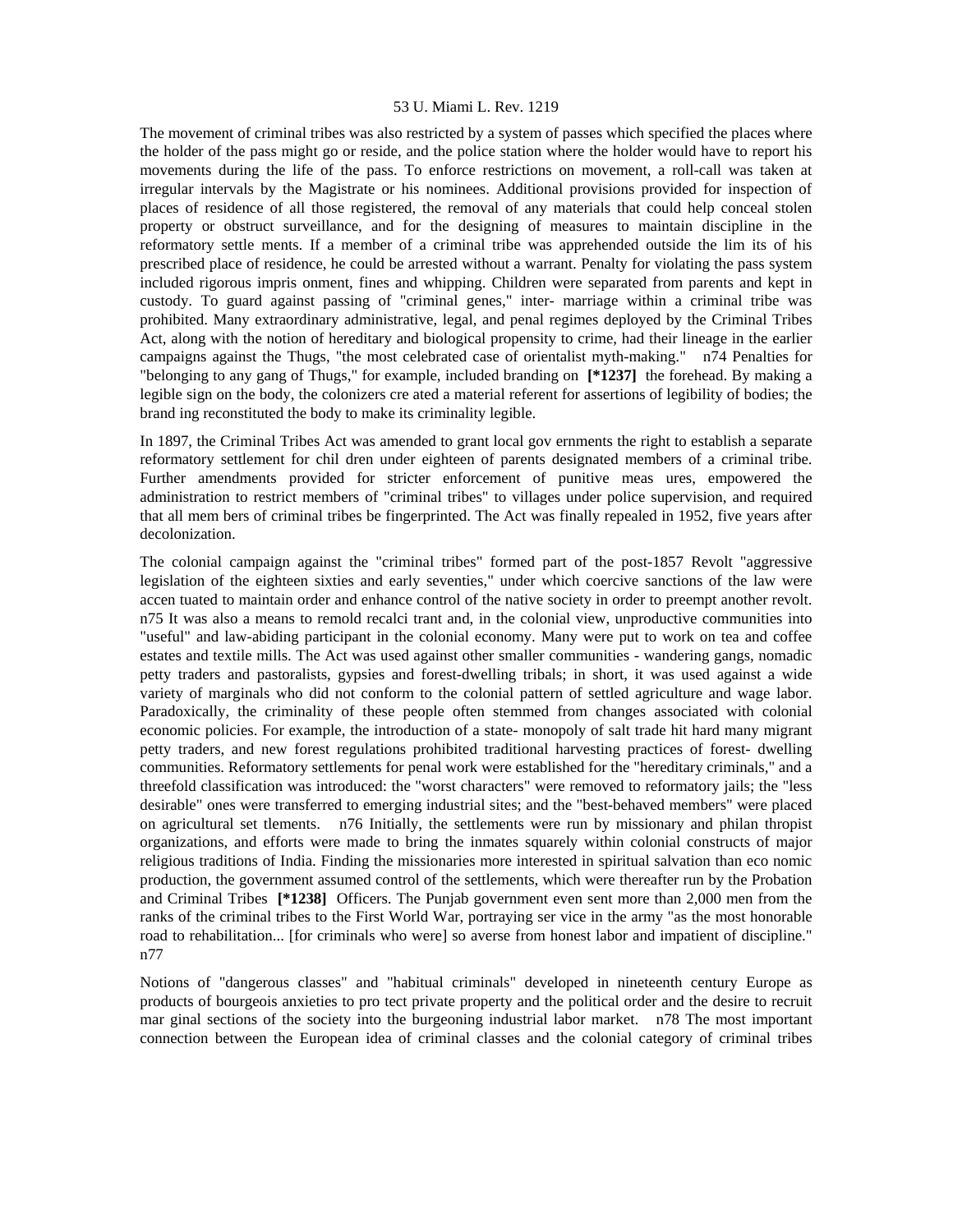seems to be the insistent axiom that criminality was the preserve of one section of the subject population. The racialized vocabulary to describe colonial natives was remarkably like that used in the metropole to describe the lowest elements of the class order, the degraded class of criminals and casual laborers of European cities. n79 In India, however, this vocabulary was inserted into the colonial typology of overlapping categories of caste, race, and tribe, and each category was deemed concrete and mea surable, possessing biologically determined immutable characteristics.

Plasticity of the concept of race and ever-changing exigencies of colonial rule led to anomalous results such as the same group being des ignated both a "martial race" and a "criminal tribe." The Mappilas of Malabar in southwestern India are an example. Descendants of Arab traders or Hindu converts to Islam, they were know for their poverty, low literacy rates, and tenacious and incessant agrarian unrest during the nineteenth century. n80 Within Malabar, they were considered "irredeema bly 'lawless', 'turbulent' and criminal," and put under police surveil lance, but elsewhere in India they were designated a "martial race." n81

In the colonial construct of criminal tribes, one again sees the administrative exigencies within the rule of racial difference defining the contours of public policy. The scaffolding for the construct was fur **[\*1239]**  nished by the notion of hereditary and biological determination of con duct, and the intermingling of categories by the interchangeable use of "race," "caste," "tribe," and "nation."

# C. The Meek Hindu: Cheaper Than a Slave

 Colonialism started integrating India into the modern global system of production and accumulation. As part of this process, starting in the eighteenth century, Indian labor was deployed in Europe's other colo nies. The varied institutional forms of this deployment included slavery, penal transportation, and indentured labor. Between 1834 and 1937, 30 million Indians left India as part of the global division of labor, and just under 24 million returned. n82 Most of this migration formed part of the "coolie system" that came into existence in the early nineteenth century, under which Asian labor, primarily from India and China, was deployed in Africa, the Caribbean, Southeast Asia and the South Pacific. Part of this migration was indentured labor: 1.5 million Indians went overseas as indentured labor between 1834 and 1920. n83 The abolition of slavery in the European colonies in early 19th century created a labor crisis in plantation colonies by disturbing the critical ratio between abundant land and cheap labor. The perceived need for "a new system of slavery," n84 was met by importing laborers from India whose "cost [was] not one- half that of a slave." n85 The early consensus was that the planters had found in the meek Hindu a ready substitution for the Negro slave he had lost." n86 Besides providing cheap labor, the Indian workers were to be the medium through which planters expected to reassert control and disci pline over the emancipated slaves. The unfolding of this stratagem was accompanied by enabling constructions of racialized identities of Afri can and Indian labor.

Racialized disparaging portrayals of African labor became ortho doxy: Africans were portrayed as lazy, unreliable, untruthful, and unable or unwilling to understand or honor a contract. n87 Set off against these **[\*1240]** portrayals, a racialized identity of Indian labor was posited, using over lapping categories of race, caste, tribe, stock and nation. Indians were extolled for their docility, industriousness, familiarity with agriculture, strong family ties, respect for authority, and respect for the sanctity of contract. n88 These constructions, however, did not last very long. Once Indians were on the plantations and had adopted strategies of self-preser vation and resistance, planters' praises were leavened with distaste and dissatisfaction. Indians, they now observed, were avaricious, jealous and less robust, not to mention dishonest, idolatrous, and filthy. As dissatis faction with Indians spread among the planters, and as they began look ing into opportunities to recruit workers from China, the Indians came to be increasingly and unfavorably compared with the Chinese. Now the Chinese were held out as "'fully alive to the necessity of authority for their regulation and control ... generally tractable and manageable,' strong, tough, 'not averse to foreigners' ... 'highly intelligent and dis cerning, steady laborers, and well versed in tillage of the soil.'"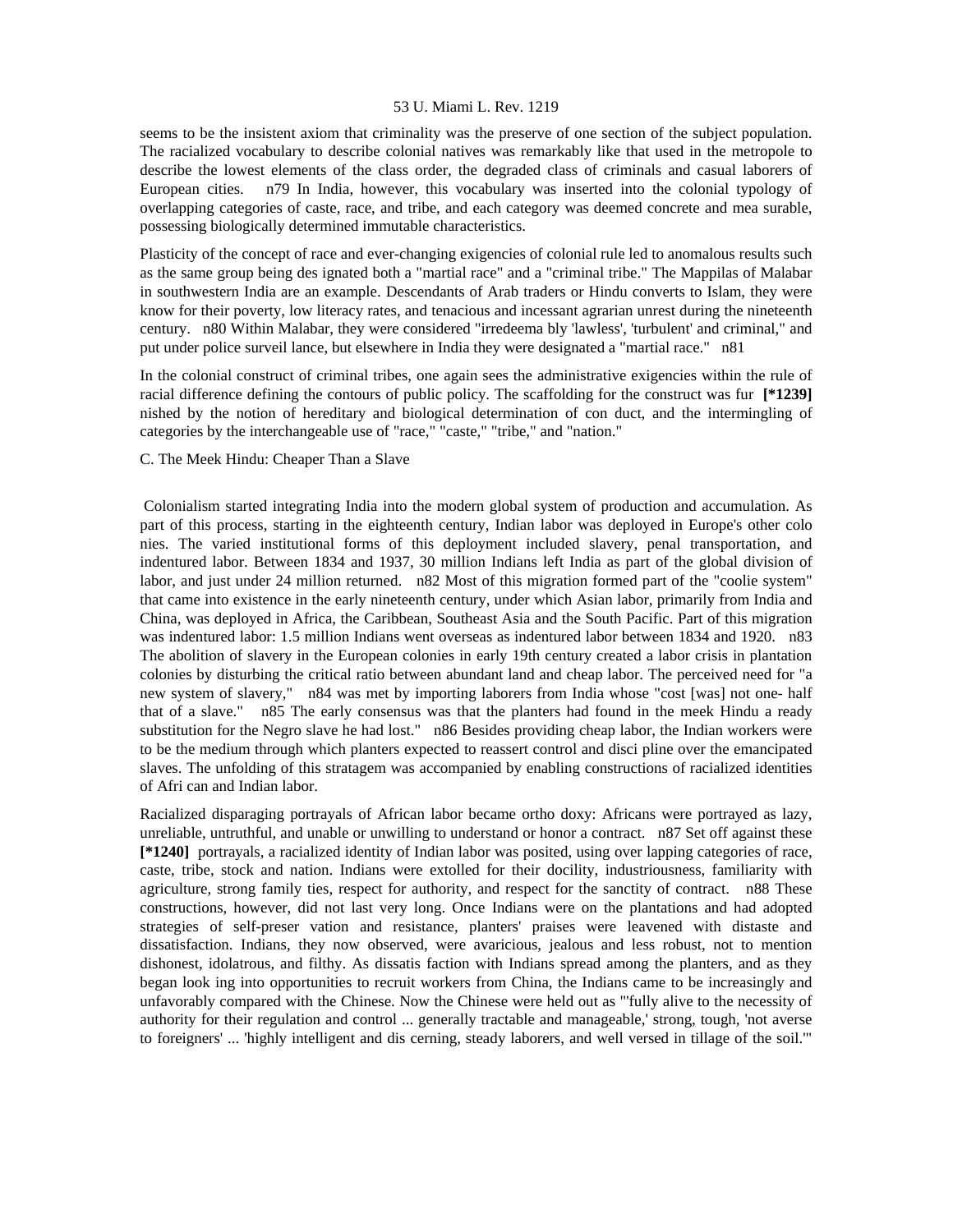n89 Both of the contradictory identities of Indian labor were produced in the con text of a hierarchical racial division of labor, under which the European planters, African ex-slaves, Indian indentured and Chinese coolies were constituted in relation to each other. Furthermore, the assigned identity attributes were posited as essential, immutable, and fixed products of biological determinism.

The racialized identity formation of Indian indentured labor had a number of implications. As an essential building bloc of the racialized nature of specific deployment of Indian indentured labor, Indians were typically sandwiched between the European colonizers and the natives, as "colonial middle-men." Informed by the global hierarchy of races, Indians were often assigned work in the tertiary sectors of the economy that was not considered worthy of the colonizers and from which the natives were barred. As part of the legally mandated systems of racial segregation, outside the context of work Indians maintained a distinct social existence. Natives saw the Indians as "house niggers," tools of European colonial control, and many Indians remained hostile or ambiv alent towards decolonization movements in these colonies. A legacy of these divisions is the continuing political conflicts between Indian set tlers and indigenous populations in Africa, the Caribbean, Southeast Asia and the South Pacific. The colonial legal regimes established to regulate indentured labor were both elaborate and ever-changing. Exten **[\*1241]** sive laws and administrative offices were created to regulate recruit ment, contracting, transportation, employment, and post-indenture repatriation. The British government, the colonial authorities of India and the plantation colonies, and the colonial employers all had fluctuat ing and often conflicting interests. This injected contingency and insta bility into the legal regimes and the system finally succumbed to changing demands of the international labor markets and the Indian nationalist movement. The indenture system played a crucial role in forging an Indian identity and the development of Indian nationalism. Labor transported from India became "Indian" in the context of its being sandwiched between European colonizers and the natives. In pre-colo nial India, identities coalesced around religious, caste, ethnic, linguistic and regional differences. In the indenture system, heterogeneous labor drawn from India found itself similarly positioned by this regime of colonial economy. Institutional and discursive practices accompanying indenture constituted this heterogeneity as a singularity. Differences were downplayed by the indentured as they forged a collective identity in resistance to a shared experience. Indian identity, thus, became a field of possibility through suppression of internal difference, occasioned by similarities of conditions created by the colonial regime of indentured labor. Not surprisingly, the indenture system furnished the first sustained target for the nationalist movement during its embryonic phase.

This story of Indian indentured labor raises many questions of con temporary relevance. To what extent does the global labor market in the phase of much heralded globalization remain racialized? Can we locate race in legal regimes and normative conventions that juxtapose unbri dled mobility of capital with relative immobility of labor? How are inter-racial and inter-ethnic conflicts in the post-colonial societies rooted in colonial strategies of divide and rule? How does the racialized diasporic existence effect identity formation of different racial and eth nic groups?

#### D. Race-Nation & Its Discontents

 There is a general consensus that modern nationalism is "a doctrine invented in Europe at the beginning of the nineteenth century," n90 and in its global reach, "an importation from Europe clearly branded with the mark of its origin." n91 This consensus, however, yields to a disagreement between those for whom nationalism is inconceivable except as a prod uct of modernity, n92 and those who posit nationalism as a vehicle for the **[\*1242]** resurgence of atavistic or pre-modern identities, a protest against moder nity. n93 I believe that the tension between modernity and pre-modernity is a permanent structural feature of nationalism, this "modern Janus." n94 While locating itself in the story of liberty and reason as the agency of universal History, it often teams up with irrational chauvinism and xeno phobia. Some see in this two types of nationalism: one, the product of the Enlightenment, "by and large rational rather than emotional", and the other, developed by the romantics, that saw the nation as a natural com munity, as "something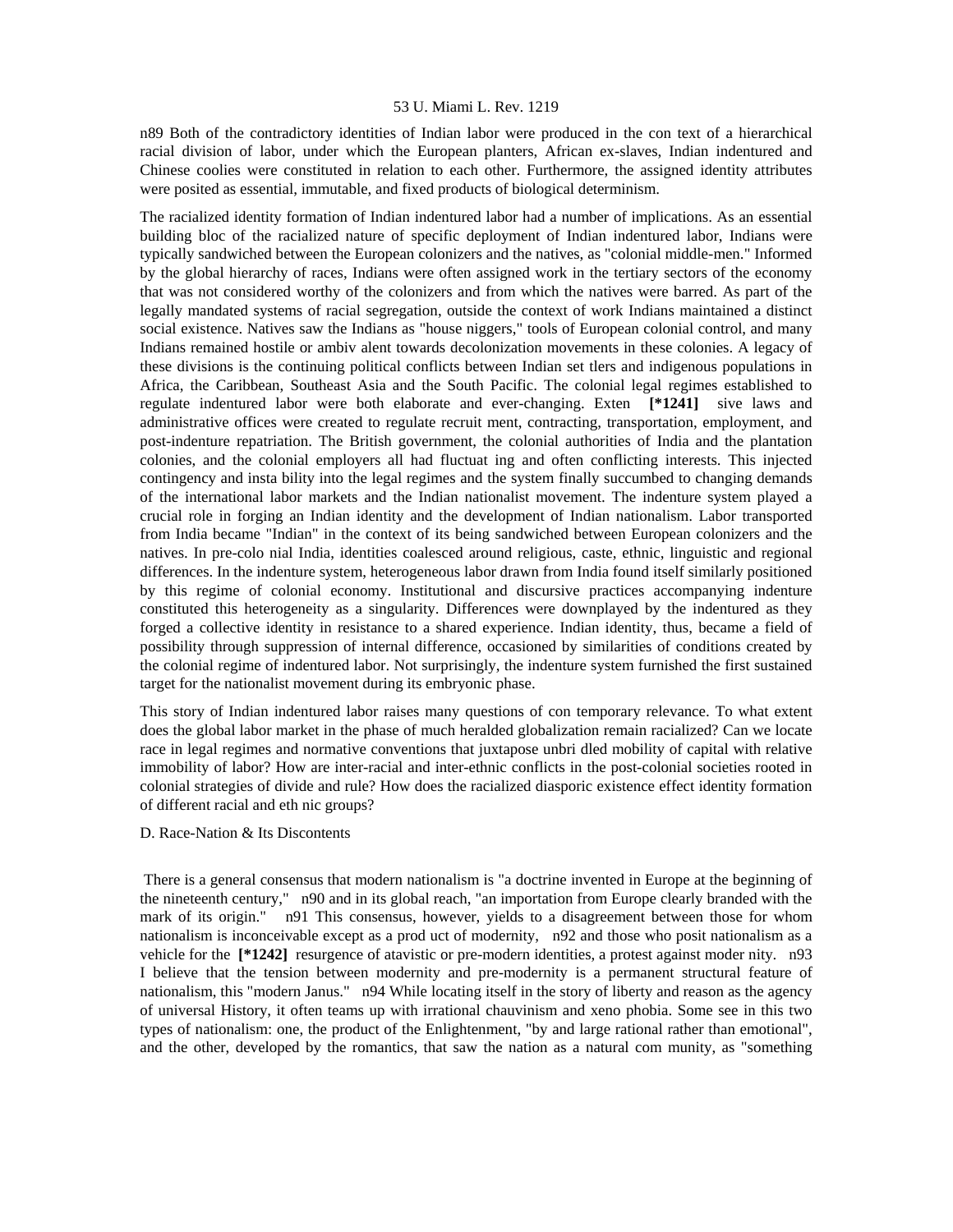sacred, eternal, organic, carrying a deeper justifi cation than works of men." n95 The romantic varient of nationalism was often racialized, and discourse of race played a central role in myths of national origin. n96 Because nations were identified as naturally occurring groups identifiable by cultural difference, it was logically possible to assert that these symbols of nation were themselves grounded in race, that "blood or race is the basis of nationality, and that it exists externally and carries with it an unchangeable inheritance." n97 While for Lord Acton, nation was "an ideal unit founded on race," n98 for Otto Bauer, the nation is "a community of descent: it is maintained by common blood <elip> by a commonality of germ plasm<elip>." n99 In nineteenth century Europe, a virtual blurring of distinctions between race and nation was the result. n100

In the colonies, the European idea of race-nation often combined with Social Darwinism to deny nationhood and self-determination to the colonized. In colonial India, colonial constructions of the colonized, where categories of race, caste, tribe, nation, and religion were used interchangeably, were deployed to thwart nationalist aspirations. The racial undertones of these constructions were highlighted to show up multiple divisions that were held to deny Indians the status of one peo ple/"volk"/nation, founded upon common "stock," and hence to deny them the political rights that accrue to nations. The colonized may have "had a right to law" but not "a right to self-determination <elip> because **[\*1243]** [they] had not yet found a self to determine." n101 The colonizers empha sized that multiple races of India resulted in multiple nations, each irrec oncilably distinct from the others. n102 Europe was held to contain "national types," a result of genetic muddying of the population was such that the constituent sub-types could no longer be discerned; India, by contrast, presented:

 a remarkable contrast to most other parts of the world, where anthro pometry has to confess itself hindered, if not baffled, by the constant intermixture of types, obscuring the data ascertained by measure ments ... In India the process of fusion was long ago arrested ... There is consequently no national type, and no nation in the ordinary sense of the word. n103

 Where the colonizer had used the circular discourse of evolutionary Social Darwinism - race, nation, History - to deny Indian nationhood, the nationalist project in its formative phase recuperated the three terms into systematic nationalist doctrines. Where the racialized notions of "India," "Hindu," and "Aryan," were homogenizing and essentializing devices useful for colonial definition of what they ruled, for the national ists, these became useful to claim a broad domain that their cultural knowledge qualified them to govern. n104 In particular the Aryan race the ory, a colonial construction itself, was appropriated by two early claims to national identity in colonial India, one, the claim of succession to Aryan masculinity to contest colonial constructions of native femininity, and two, a claim that all Hindus belonged to a common race and were thus, a nation.

One strand of racialized Indian nationalism issued from emerging nationalist self-definitions that appropriated the Aryan race theory in order to contest the colonial racial stereotype of the non-martial Bengali. During the nineteenth century, as part of the "British response to the political challenge from the Bengali middle class" n105 and the Revolt of 1857, the colonial stereotype of the effeminate non-martial Bengali was produced. Responses by Bengali nationalists, pioneers of Indian nation alism, to the martial race theory varied. Some strove to overcome this "weakness" through the pursuit of physical culture. n106 Others sought to **[\*1244]** reform cultural norms and inculcate a desire for liberty and collective solidarity. n107 Paradoxically, the project to refute colonial constructs involved partial adoptions of the colonial discourse of the Aryan race, and made Aryan racial identity an overarching theme of national renais sance and renewal. n108 The colonial notion of the effeminate Bengali was challenged by constructing alternative heroic figures; stories of Rajput valor were propagated as examples of physique and spirit of their Aryan ancestry, substantiating that nationalism has "typically sprung from mas culinized memory, masculinized humiliation and masculinized hope." n109 Images of Aryan womanhood, with its heroic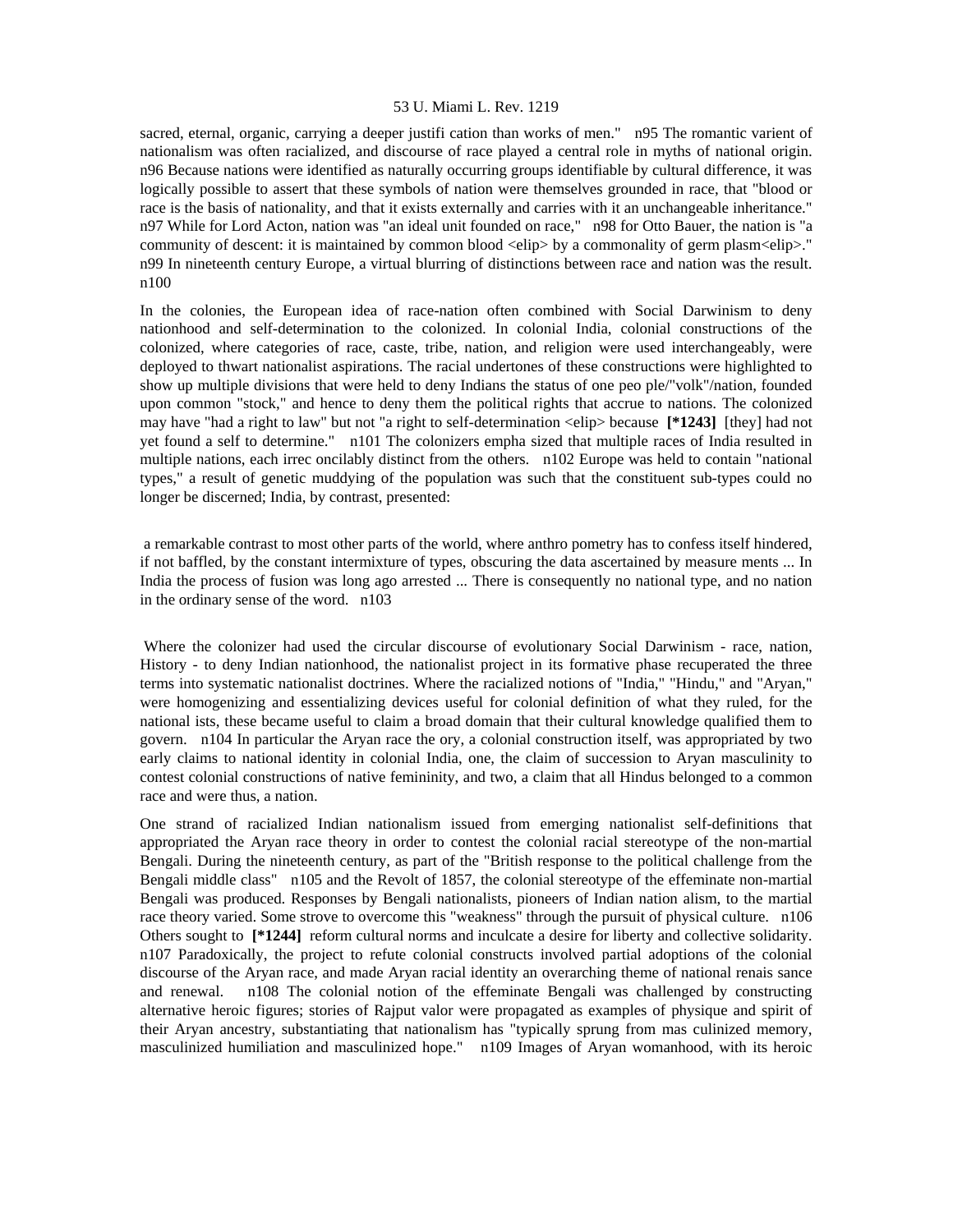capacity to sacrifice, and of the Aryan mother, capable of mothering fearless sons, became wide spread. n110 The Aryan heroines represented the response of an affronted Bengali masculinity. Invocations of Aryan glories were attempts to reclaim a glorious past - a past where the Bengali could claim virility and manhood, qualities he allegedly lacked.

The racialized discourse of nationhood was also appropriated by the Hindu religious variant of Indian nationalism in the early twentieth century. The pioneers of Hindu nationalism kept abreast of, and were clearly influenced by, European discourse of race-nation and the con structions of India's past, implied by the Aryan race theory. n111 Appropri ating Orientalist research, these nationalist posited the conquering Aryans, embodying a superior civilization and culture, as the ancestors of the Hindus. They propagated the idea of "vedic Aryas" as a primor dial elect people, whose language, Sanskrit, was the "mother of all languages," n112 and who had spread out and colonized most of the world. n113 An influential Hindu nationalist text defined a Hindu as one "who inherits the blood of the great race whose first and discernible source could be traced from the Himalayan altitudes  $\langle$ elip $\rangle$  and claims as his own  $\langle$ elip $\rangle$  the Hindi civilization, as represented in a common history, **[\*1245]** common heroes, a common literature, common art, a common law and a common jurisprudence<elip>." n114 It was asserted that Hindus "are not only a Nation but also a race-jati <elip>. All Hindus claim to have in their veins the blood of the mighty race incorporated with and decended from the vedic fathers<elip>." n115 Here was an attempt to demonstrate that an original unity underlies the diversity of Hindus, that beyond all visible differ ences there exists an invisible bond - blood and race. History, race, and nation were conjoined to legitimate nationhood: "Living in this country since pre-historic times <elip> the Hindu Race [is] united together by com mon traditions, by memories of Common glory and disaster, by similar historical, political, social, religious, and other experiences." n116 Hindutva (Hinduness) was posited as the conceptual expression of

 common affinities, cultural, religious, historical, linguistic and racial, which through the process of countless centuries of association and assimilation moulded us into a homogeneous and organic Nation and <elip> induced a will to lead a corporate and common National life. The Hindus <elip> are an organic National Being. n117

 While this Hindu-race-nation thesis was overshadowed by the mod ernist territorial nationalism championed by Gandhi and Nehru, it never completely withered away. Indeed there has been a resurrection of the position by the present-day Hindu right, an ascendant political force, that aims to redefine Indian nationhood as the exclusive province of a so- called Hindu race, bonded by ties of blood, soil and history. n118 This political project that the past, present and future of the Indian nation be constituted around the notion of Hindutva (Hinduness), becomes possi ble only within the modern forms of historiography, a historiography necessarily constructed around the identity of a people-nation-state. The idea that Indian nationalism is synonymous with Hindu race-nation is not the vestige of some pre-modern religious conception. Its genealogy implicates colonial racialized constructions of India, and native imagin ings in the late nineteenth and early twentieth century of India as a **[\*1246]** nation; imaginings that remained imprisoned in colonial constructs, even as they sough to overturn them.

#### IV. Conclusion

 In the modern world, the universalist promise of freedom and equality has often floundered when confronted with difference - gender, class, sexuality, and race being the salient sites of this confrontation. By uncovering how difference is constituted to reconcile the professed promise with practiced denial of freedom and equality, we may be better positioned to participate in struggles to secure these cherished goals. To the extent that colonialism furnished particular sites for modern con structions of difference, those struggling to achieve freedom and equal ity will ignore lessons of colonialism at their own peril.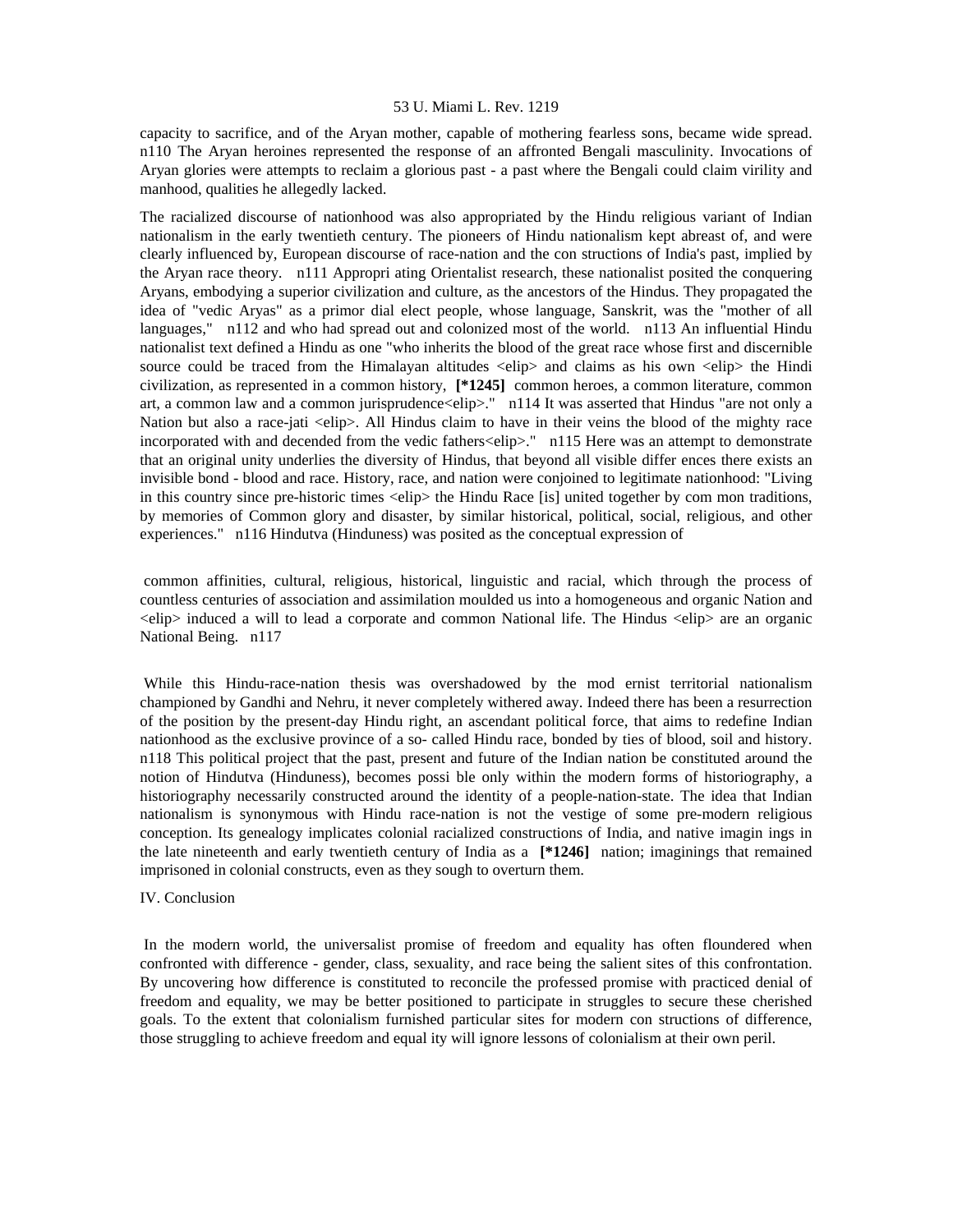The project of broadening the scope of Critical Race Theory must keep Europe's colonial encounter as a high priority on its research agenda. In this context, specific questions that need deeper analysis abound. What grammar of racial difference reconciled colonial domina tion with Enlightenment agendas of freedom, equality, and reason? How did the colonies, as particular sites of knowledge production, facilitate modern constructions of race? What particular disciplines and technolo gies were fashioned to enable such constructions? How was race inserted into discursive and institutional structures of colonial rule? How were colonizers' discourses and practices of race adopted and internal ized by the colonized? How is the terrain of post-coloniality marked by traces of the racialized colonial encounter?

#### **FOOTNOTE-1:**

n1. Helene Cixious & Catherine Clement, The Newly Born Woman 70 (Betsy Wing trans., 1986).

n2. See, e.g., Frantz Fanon, The Wretched Of The Earth (Constance Farrington trans., 1967) and Edward Said, Culture and Imperialism (1993).

n3. I use the term Europe not so much to designate a particular geographical space or a particular people, but as to identify the self-proclaimed universal subject of History. In this sense, Europe includes European settler societies around the world. While the term is evocative of singularity, any productive understanding of Europe has to be nuanced and discerning of diversities within it, especially attuned to "its peculiar historicity, the mobile powers that have constructed its structures, projects, and desires." Talal Asad, Genealogies of Religion: Disciplines and Reasons of Power In Christianity and Islam 23-24 (1993).

n4. Kenan Malik, The Meaning of Race 81 (1996) (emphasis added).

n5. Ann Laura Stoler & Frederick Cooper, Between Metropole and Colony: Rethinking a Research Agenda, in Tensions of Empire: Colonial Cultures in a Bourgeois World 1 (Frederick Cooper and Ann Laura Stoler eds., 1997).

n6. See generally Race and the Enlightenment: A Reader (Emmanuel Chukwudi Eze ed., 1997), and Leon Poliakov, Racism from the Enlightenment to the Age of Imperialism, in Racism and Colonialism: Essays on Ideology and Social Structure 55 (Robert Ross ed., 1982).

n7. See generally Robert Young, White Mythologies: Writing History and the West (1990); Post-Structuralism and the Question of History (Derek Attridge et al. eds., 1987); and Michel De Certeau, The Writing of History (Tom Conley trans., 1988).

n8. George W. Stocking, Victorian Anthropology 237 (1987); see also George W. Stocking, Race, Culture, and Evolution: Essays in the History of Anthropology (1968).

n9. See Nancy Stepan, The Idea of Race in Science: Great Britain 1800-1960 (1982).

n10. Lord Acton, Nationality, in Mapping the Nation 31 (Gopal Balakrishnan ed., 1996) (first published in 1862).

n11. Robert Knox, Race in Legislation and Political Economy, XIII Anthropological Review 113, 126 (1866).

n12. See, e.g., John Locke, Thoughts Concerning Education (1880).

n13. J. S. Mill, Utilitarianism, Liberty and Representative Government 224, 382 (1912).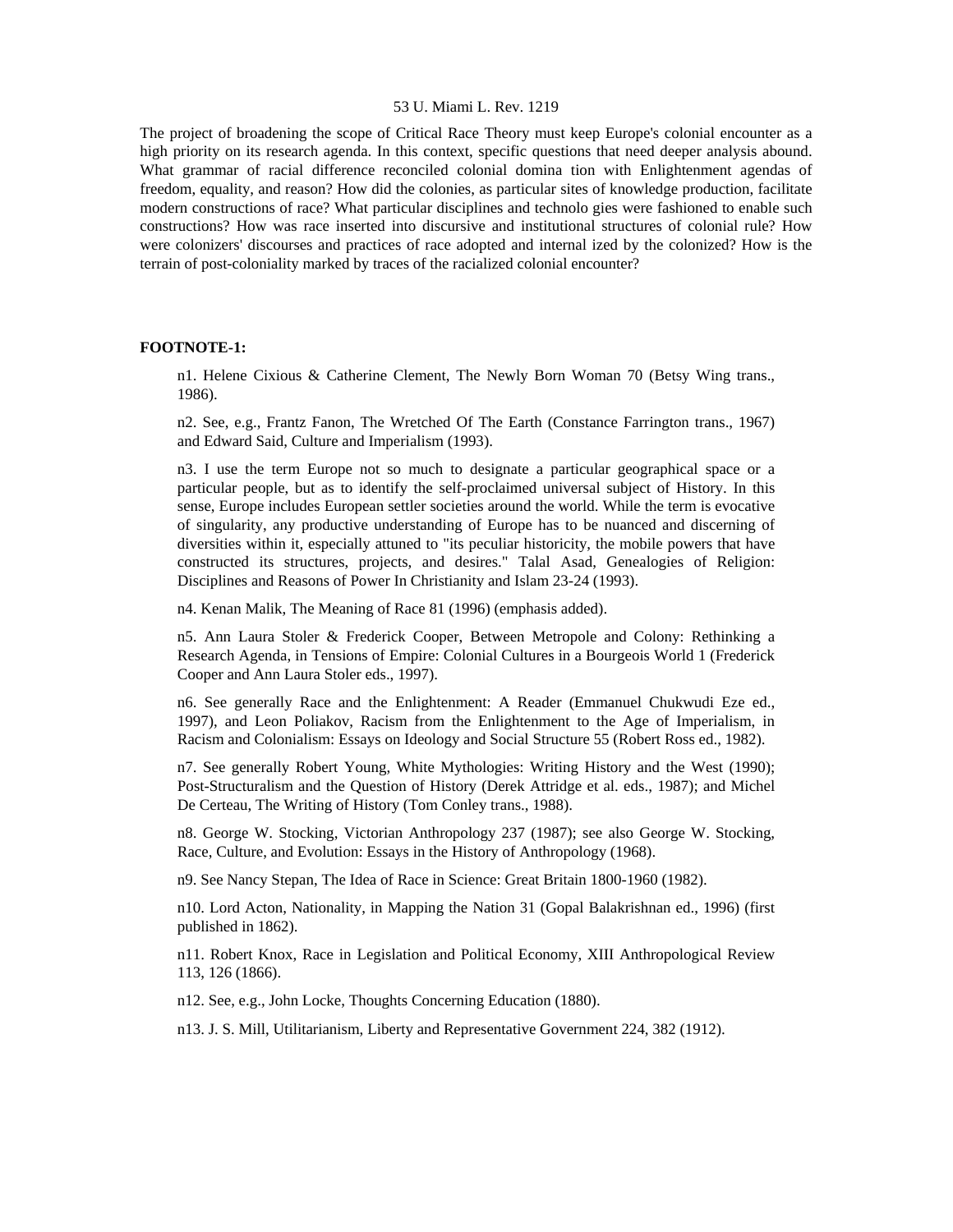n14. Id. at 199. See also Bhikhu Parekh, The West and Its Other, in Cultural Readings of Imperialism: Edward Said and the Gravity of History 173 (Keith Ansell-Pearson et al. eds., 1997).

n15. Lord Acton, supra note 10, at 31.

n16. See J. S. Mill, 1 Dissertations and Discussions, Political, Philosophical, and Historical 160-205 (1859).

n17. C. Pinney, Colonial Anthropology in the "Laboratory of Mankind," in The Raj: India and the British 1600-1947, at 252 (C. Bayly ed., 1990).

n18. Thomas R. Trautmann, Aryans and British India 3 (1997).

n19. Parthe Chatterjee, The Nation and its Fragments: Colonial and Postcolonial Histories 18 (1993).

n20. Id. at 16-26.

n21. See David Scott, Colonial Governmentality, 43 Social Text 191 (1995).

n22. Chatterjee, supra note 19, at 19.

n23. Ranajit Guha, Dominance Without Hegemony: History and Power in Colonial India xii (1997).

n24. D.A. Washbrook, Law, State and Agrarian Society in Colonial India, 15 Modern Asian Studies 649, 714 (1981). See also David Washbrook, The Rhetoric of Democracy and Development in Late Colonial India, in Nationalism, Democracy and Development: State and Politics in India 38 (Sugata Bose and Ayesha Jalal eds., 1997).

n25. See, e.g., Ranajit Guha, A Rule of Property for Bengal: An Essay on the Idea of Permanent Settlement (1963), for the scheme for transformation of Indian society under principles drawn from British Whig political and European Physiocratic economic theory. See also Radhika Singha, A Despotism of Law: Law and Justice in Early Colonial India (1998).

n26. Eric Stokes, The English Utilitarians and India 302 (1959) (quoting Fitzjames Stephen).

n27. See, e.g., D. Arnold, European Orphans and Vagrants in India in the Nineteenth Century, 1 J. of Imperial and Commonwealth History 7 (1979); Kenneth Ballhatchet, Race, Sex and Class Under the Raj: Imperial Attitudes and Policies and Their Critics, 1793-1905 (1980); Chatterjee, supra note 19, at 20-26; and Veena Talwar Oldenburg, The Making of Colonial Lucknow, 1856-1877 (1984).

n28. See Ernst Cassirer, The Philosophy of the Enlightenment 14 (1964).

n29. Robert Knox, The Races of Men: A Fragment v (1850).

n30. Benjamin Disraeli, Tancred, or the New Crusade 153 (1847).

n31. Philip D. Curtin, The Image of Africa: British Ideas and Actions, 1780-1850, at 2 (1964).

n32. See generally M. Shortland, "Skin Deep: Barthes, Lavater and the Legible Body, 14 Economy & Society 273 (1985).

n33. W. W. Hunter, Annals of Rural Bengal 3 (1897).

n34. The idea that India was a large museum or exhibition recurs continually in nineteenth and early twentieth century texts. See Pinney, supra note 17, at 262 n.6.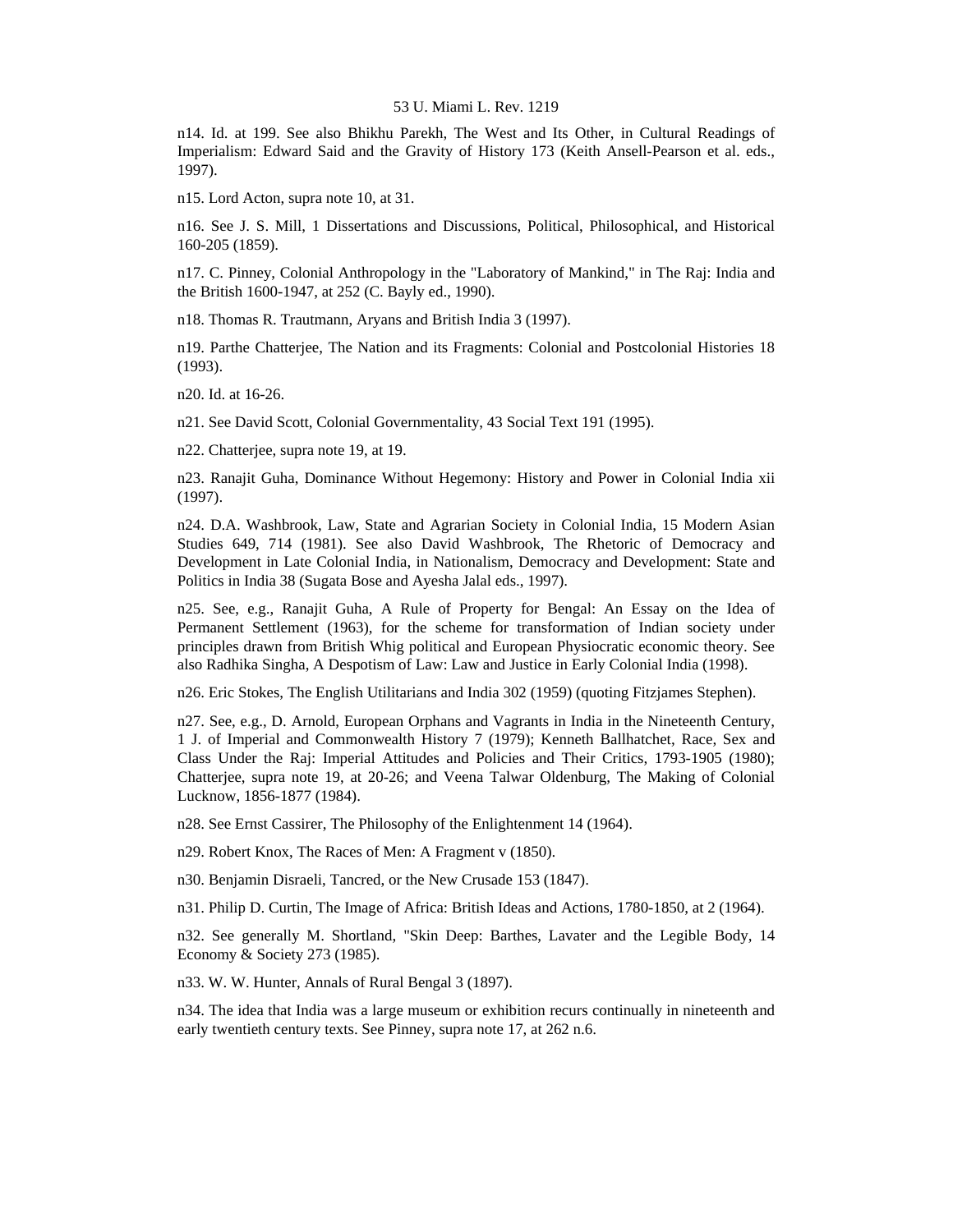n35. Id. at 255. This mode "stressed the discrete and describable nature of India as an aggregate of things which could be understood through strategies of 'typicality,' 'miniaturization' and, above all, 'display' with its continual assuption of knowledge to be gained through visibility." Id.

n36. William James Herchel, The Origins of Fingerprinting 7 (1916).

n37. David A. Washbrook, Ethnicity and Racialism in Colonial Indian Society, in Racism and Colonialism: Essays on Ideology and Social Structure 143 (Robert Ross ed., 1982).

n38. Michael Banton, The Idiom of Race: A Critique of Presentism, 2 Research in Race and Ethnic Relations 21 (1980).

n39. The racist stereotype is after all always "curiously mixed and split, polymorphous and perverse, an articulation of multiple beliefs...what is being dramatized is a separation - between races, cultures, histories, within histories - a separation between before and after that repeats obsessively the mythical moment of disjunction." Homi Bhabha, The Location of Culture 82 (1993); see also Stanley Lieberson, Stereotypes: Their Consequences for Race and Ethnic Interaction, 4 Research in Race and Ethnic Relations 113 (1985).

n40. See Ronald Inden, Imagining India 43-48 (1990).

n41. See Thomas R. Trautmann, Aryans and British India (1977); Joan Leopold, British Applications of the Aryan Theory of Race to India, 1850-1870, at 89 English Historical Rev. 578 (1974); and, Joan Leopold, The Aryan Theory of Race, 7 Indian Eco. & Social History Rev. 271 (1970). India contains three major language families. First, the Indo-Aryan family, consisting of the descendants of Sanskrit, occupy most of the north and the western coast. Second, the Dsravisian family, dominating South India, has some representation in Central India. Third, the Austroasiatic family is represented in parts of Central India and the northeastern regions.

n42. Navaratina S. Rajaram, The Politics of History: Aryan Invasion Theory and the Subversion of Scholarship XII, 146 (1995).

n43. Trautmann, supra note 18, at 215. See also Shirikant G. Talageri, The Aryan Invasion Theory: A Reappraisal (1993); N. R. Waradapande, Aryan Invasion - A Myth (1989); K.D. The Problem of Aryan Origins (2d ed. 1992); and Leon Poliakov, The Aryan Myth (1974).

n44. Henry S. Maine, Lectures on the Early History of Institutions 225-26 (3d ed. 1880).

n45. Henry S. Maine, Village-Communities in the East and West 294 (1889).

n46. William Farrar, Families of Speech 144 (1870).

n47. Gayatri Chakravorty Spivak, Three Women's Texts and a Critique of Imperialism, 12:1 Critical Inquiry 243, 251 (1985).

n48. Jacques Derrida, Force of Law: The "Mythical Foundation of Authority," in Deconstruction and the Possibility of Justice 31 (Drucilla Cornell, et al. eds., 1992).

n49. A.M. Bingley, The Caste Handbooks for the Indian Army: Brahmans (1918). The Handbooks claimed unequivocally that "fighting capacity is entirely dependent on race..." Id. at 47.

n50. T. A. Heathcote, The Indian Army: The Garrison of British Imperial India 1822- 1922, at 83-84 (1974) (quoting Lord Cornwallis).

n51. C.A.Bayley, Indian Society and the Making of the British Empire 85 (1988).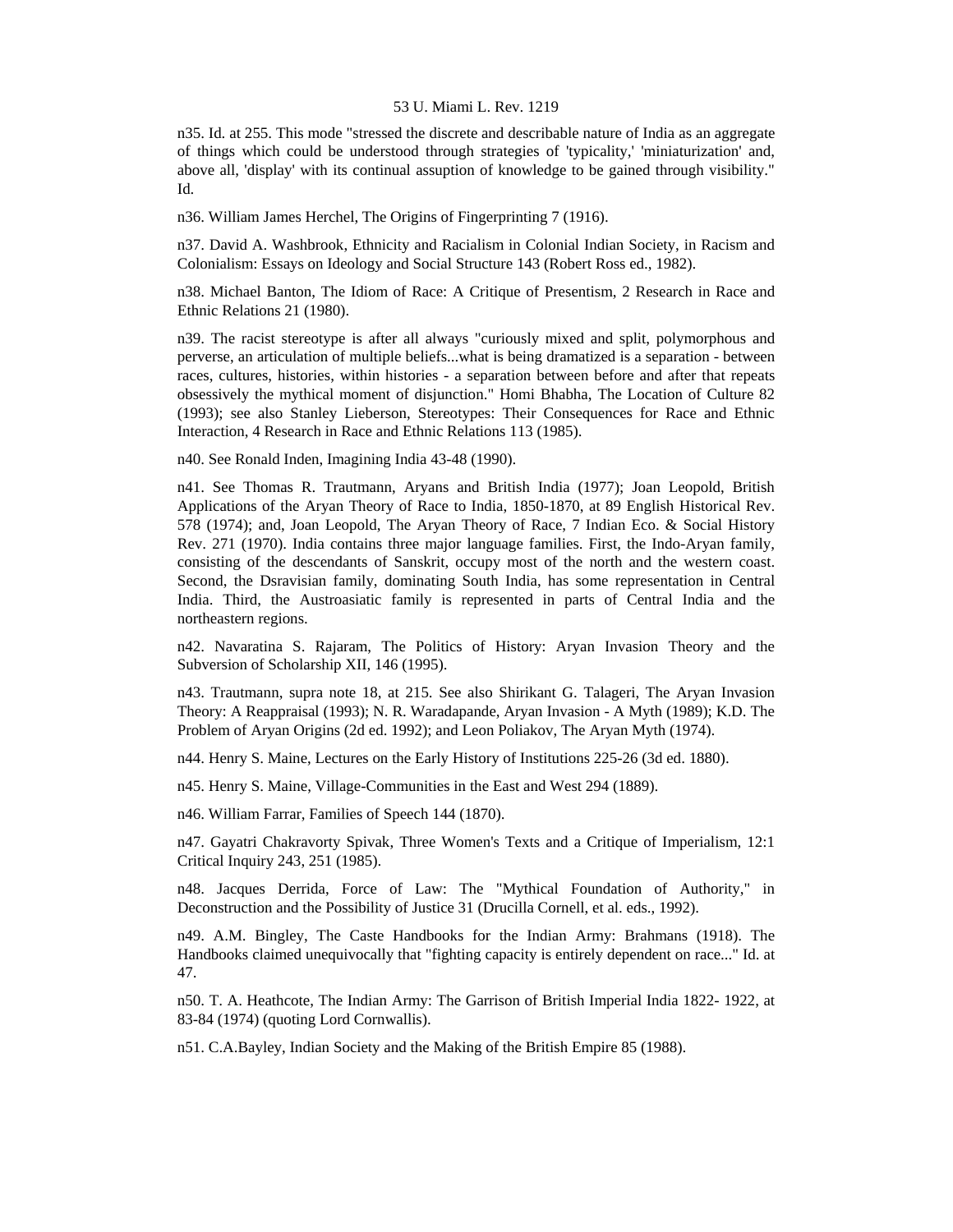n52. David Omissi, The Sepoy and the Raj 12 (1994). See also D. Omissi, "Martial Races": Ethnicity and Security in Colonial India 1858-1939, 9 War and Society 1, 12 (1991).

n53. Leonard Gordon, Bengal: The Nationalist Movement 1876-1940, at 6 (1974) (quoting Thomas Macaulay).

n54. Omissi, The Sepoy, supra note 52, at 12 (quoting Commander in Chief of Madras Army and Report to the Parliament on the Indian Army 1879).

n55. P. Mason, A Matter of Honour: An Account of the Indian Army, Its Officers and Men 345 (1974) (quoting Lord Roberts).

n56. See, e.g., G.E.D. Mouat, Handbooks for the Indian Army: Madras Classes (1938).

n57. A.E. Barstow, Handbooks for the Indian Army: Sikhs appendix 5 (1928).

n58. Bingley, supra note 49, at 50.

n59. Mason, supra note 55, at 356-58. For example, those Sikhs were preferred who came from areas where they were a majority and hence less likely to be "weakened" by marrying Hindus. Id. at 352-54.

n60. See Richard G. Fox, Lions of the Punjab: Culture in the Making 140-59 (1985).

n61. Id. at 142.

n62. Id. at 142.

n63. See, e.g., Macmunn, Armies of India 136 (1980).

n64. See Lione Caplan, Martial Gurkhas: The Persistence of a British Military Discourse on 'Race', in Peter Robb, 260; L. Caplan, "Bravest of the Brave:" Representations of "the Gurkhas" in British Military Writings, 25 Modern Asian Studies 571 (1991), and H.R.K. Gibbs, The Gurkha Soldier (1947).

n65. K.M.L. Saxena, The Military System of India 101 (1974).

n66. Imran Ali, The Punjab Under Imperialism 1885-1947, at 237 (1988).

n67. See N.G. Barrier, The Punjab Alienation of Land Bill of 1900 (1966).

n68. Ali, supra note 66, at 4.

n69. Stephen P. Cohen, The Indian Army: Its Contribution to the Development of a Nation 47 (1971), and Stephen P. Cohen, The Pakistan Army 42, 69 (1984).

n70. Mohammad Ayub Khan, Friends not Masters 187 (1967). General Ayub Khan was the military dictator of Pakistan from 1958 to 1969.

n71. Id.

n72. See generally M. Kennedy, The Criminal Classes in India (2d ed. 1985); E.J. Gunthorpe, Notes on Criminal Tribes Residing in or Frequenting the Bombay Presidency, Berar and the Central Provinces (1882); H.K. Kaul & L.L. Tomkins, Report on Questions Relating to the Administration of Criminals and Wandering Tribes in the Punjab (1914); Sanjay Nigam, Disciplining and Policing the 'Criminal by birth', Part 1: The Making of a Colonial Stereotype - The Criminal Tribes and Castes of North India, 27:2 The Indian Economic and Social History Rev. 131 (1990); and Sanjay Nigam, Disciplining and Policing the 'Criminal by birth', Part II: The Making of a Colonial Stereotype - The Criminal Tribes and Castes of North India, 27:3 The Indian Economic and Social History Rev. 257 (1990).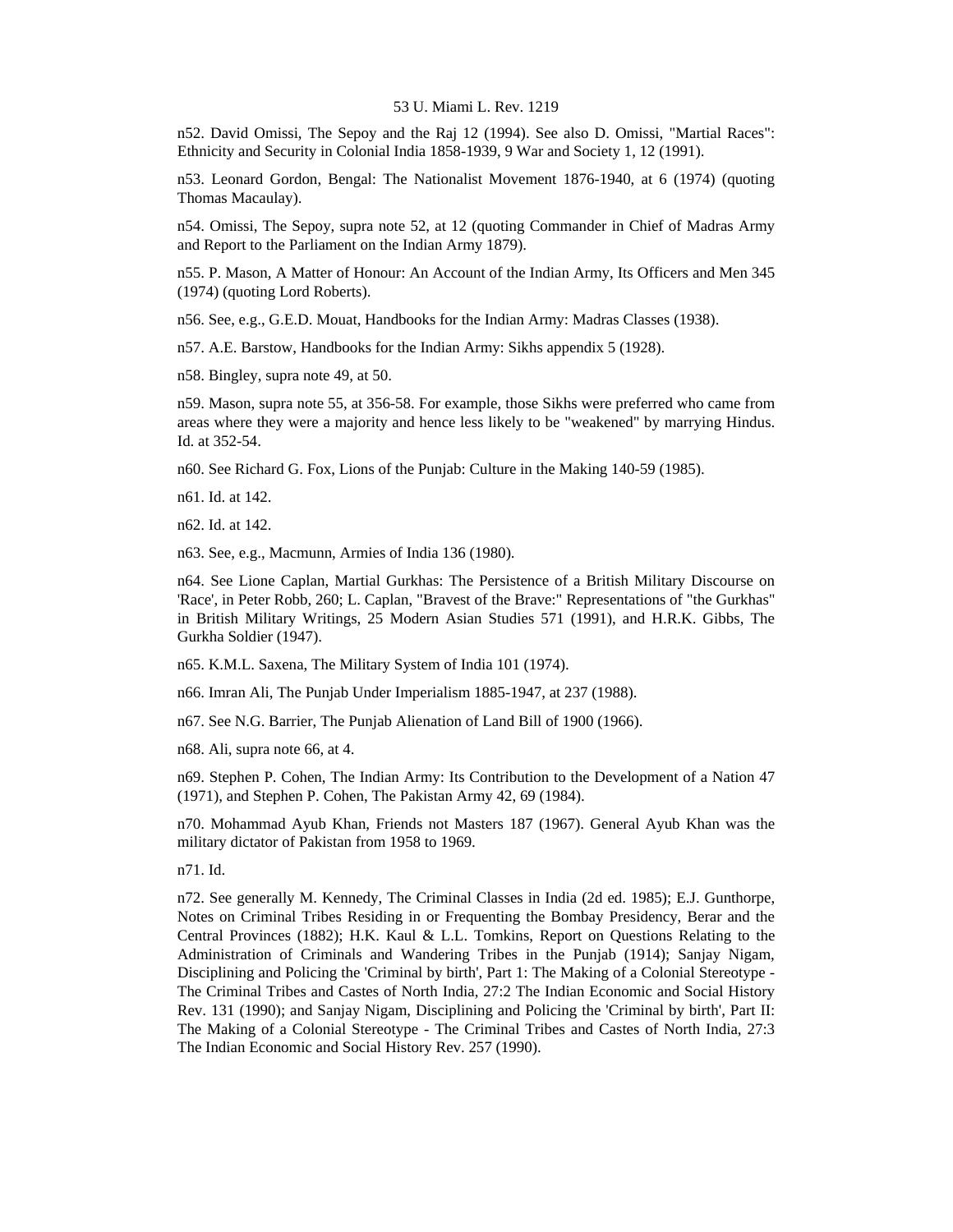n73. Anand A. Yang, Dangerous Castes and Tribes and the Criminal Tribes Act and the Magahiya Doms of Northeast India, in Crime and Criminality in British India 109 (Anand A. Yang ed., 1985).

n74. C.A. Bayly, Empire and Information: Intelligence Gathering and Social Communication in India 1780-1870, at 173 (1996). In the colonial parlance, 'thugs' were believed to be a hereditary criminal fraternity, resting on beliefs and rites centered around inveigling and strangling travelers. See G. Bruce, The Stranglers: The Cult of Thuggee and its Overthrow in British India (1968); Radhika Singha, 'Providential' Circumstances: The Thuggee Campaign of the 1830s and Legal Innovation, 27 Modern Asian Studies 83 (1993); and H. Gupta, A Critical Study of the Thugs and their Activities, 37:2 J. of Indian History 167 (1959).

n75. Stokes, supra note 26, at 269. See also Thomas R. Metcalf, The Aftermath of Revolt: India 1857-1870 (1964).

n76. Ali, supra note 66, at 102. See also David Arnold, White Colonization and Labour in Nineteenth-Century India, II:2 J. of Imperial and Commonwealth History 133 (1983).

n77. Nigam, Disciplining and Policing, supra note 72, at 163 (quoting Report on the Administration of the Criminal Tribes in Punjab, 1918 (1919)).

n78. See Ysabel Rennie, The Search for Criminal Man: A Conceptual History of the Dangerous Offenders (1978), and E. P. Thompson, The Making of the English Working Class (1974).

n79. See Gareth Stedman Jones, Outcast London: A Study in the Relationship Between Classes in Victorian Society (1971); Jean Comaroff & John Comaroff, Homemade Hegemony, in Ethnography and the Historical Imagination 265 (1992).

n80. See generally K. M. Panikkar, Against Lord and State: Religion and Peasant Uprisings in Malabar 1836-1921 (1989).

n81. David Arnold, Bureaucratic Recruitment and Subordination in Colonial India: The Madras Constabulary 1859-1947, in IV Subalturn Studies 13-14 (Ranajit Guha ed., 1985), and P. Holland-Pryor, Handbook on the Indian Army: Mappillas or Moplahs (1904).

n82. Kingsley Davis, The Population of India and Pakistan 99, table 35 (1951).

n83. See Tayyab Mahmud, Migration, Identity & the Colonial Encounter, [76 Oregon L. Rev.](http://www.lexis.com/research/xlink?searchtype=get&search=76%20Or.%20L.%20Rev.%20633,at%20639)  [633, 639-56 \(1997\).](http://www.lexis.com/research/xlink?searchtype=get&search=76%20Or.%20L.%20Rev.%20633,at%20639)

n84. Hugh Tinker, A New System of Slavery: The Export of Indian Labour Overseas 1830- 1920 (1974).

n85. S.G. Checkland, The Gladstones: A Family Biography 1764-1851, at 318 (1971).

n86. P.C.Emmer, The Meek Hindu; Recruitment of Indian Labourers for Service Overseas, 1870-1916, in Colonialism and Migration: Indentured Labour Before and After Slavery 187 (P.C. Emmer ed., 1986).

n87. For racialized colonial myths about the work ethic of "natives," see Syed Hussein Alatas, The Myth of the Lazy Native: A Study of the Image of the Malays, Filipinos and Javanese from the 16TH to the 20TH Century and its Function in the Ideology of Colonial Capitalism (1977).

n88. See Madhavi Kale, Projecting Identities: Empire and Indentured Labor Migration from India to Trinidad and British Guyana, 1836-1885, in Nation and Migration: The Politics of Space in South Asian Diaspora 73, 77-78 (Peter van der Veer ed., 1995).

n89. Id.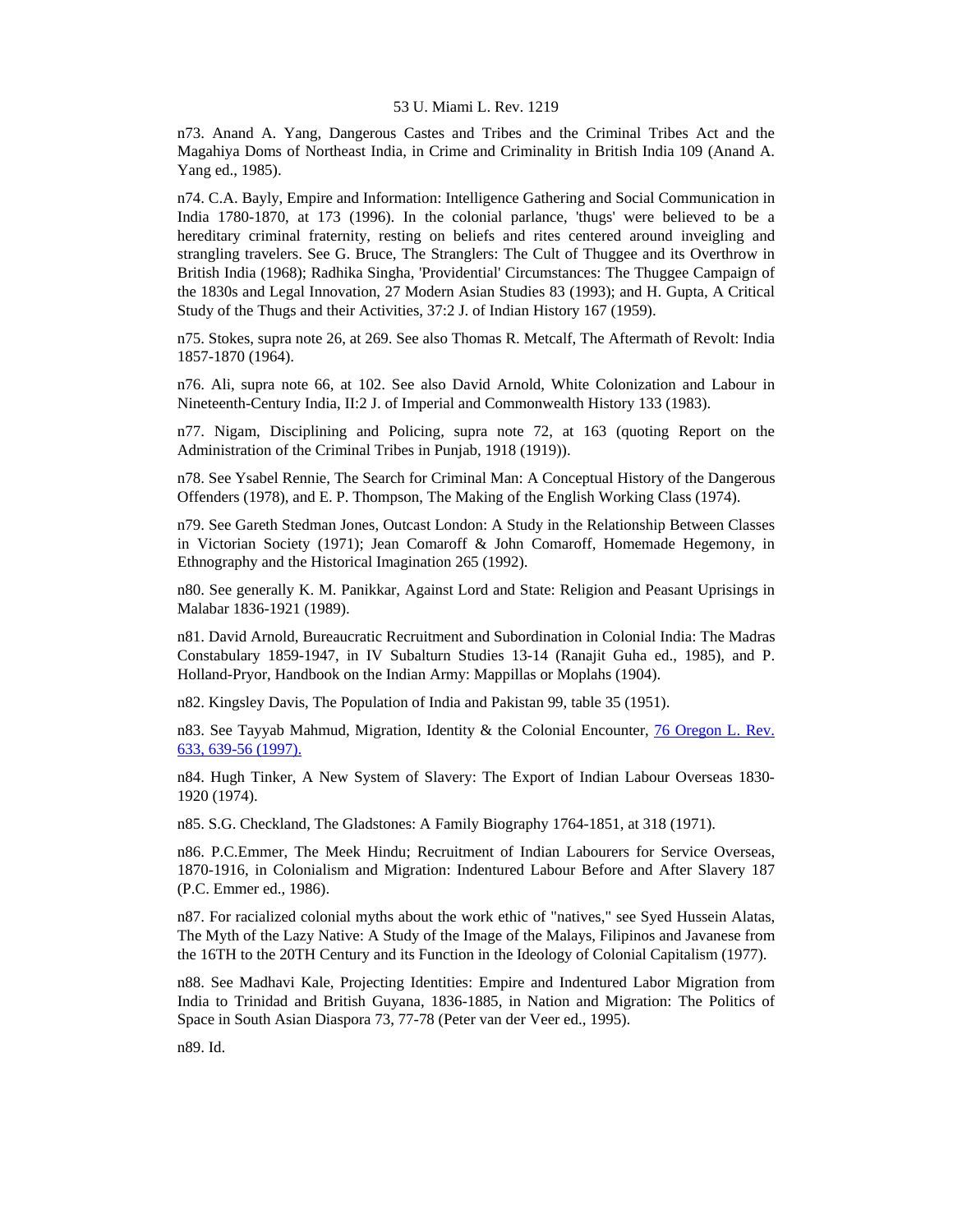n90. Elie Kedourie, Nationalism 9 (1960).

n91. Elie Kedourie ed, Nationalism in Asia and Africa 29 (1970).

n92. See, e.g., Ernest Gellner, Nations and Nationalism 125 (1983).

n93. See, e.g., Eric J. Hobsbawm, Nations and Nationalism Since 1780: Programme, Myth, Reality 164 (1990).

n94. Tom Narin, The Break-up of Britain: Crisis and Neo-Nationalism 331-50 (1977).

n95. Horace B. David, Towards a Marxist Theory of Nationalism 29 (1978).

n96. See generally Leon Poliakov, The Aryan Myth: A History of Racist and Nationalist Ideas in Europe 1-8 (1975), and J. Barzun, Race: A Study in Modern Superstition 28-50 (1938).

n97. H. Kohn, The Idea of Nationalism: A Study of its Origins and Background 13 (1945).

n98. Lord Acton, supra note 10, at 30.

n99. Otto Bauer, The Nation, in Mapping the Nation 52 (1924).

n100. Hobsbawm, supra note 93, at 108; Richard Hofstadter, Social Darwinism in American Thought 172 (1955); Stocking, Victorian Anthropology supra note 8, at 32, 66, and 235.

n101. A.P. Thorton, Doctrines of Imperialism 158 (1965).

n102. See, e.g., Reginald Craddock, The Dilemma in India 1-9 (1929).

n103. H.H. Risley, Ethnology and Caste, in The Imperial Gazetteer of India 288 (1909).

n104. Sudipta Kaviraj, The Imaginary Institution of India, in VII Subaltern Studies 1 (Partha Chatterjee & Gyanendra Pandey eds., 1993).

n105. Mrinalini Sinha, Gender and Imperialism: Colonial Policy and the Ideology of Moral Imperialism in the Late Nineteenth-Century Bengal, in Changing Men: New Directions in Research on Men and Masculinity 217 (Michael S. Kimmel ed., 1987).

n106. See John Rosselli, The Self-Image of Effeteness: Physical Education and Nationalism in Nineteenth-Century Bengal, in Past and Present 86 (1980).

n107. See Chatterjee, supra note 19, 54-84.

n108. See Indira Chowdhury-Sengupta, The Effeminate and the Masculine: Nationalism and the Concept of Race in Colonial Bengal, in The Concept of Race in South Asia 282 (Peter Robb ed., 1997).

n109. Cynthia Enloe, Bananas, Beaches and Bases: Making Feminist Sense of International Politics 44 (1989).

n110. See Tanika Sarkar, Nationalist Iconography: Image of Women in Nineteenth Century Bengal, Eco. & Pol. Weekly, Nov. 21, 1987, at 2011-15, and Jashodhara Bagchi, Representing Nationalism: Ideology of Motherhood in Colonial Bengal, Eco. & Pol. Weekly, Oct. 20-27, 1990, at 66.

n111. J.T.F. Jordens, Dayananda Sarasvati - His Life and Ideas 170 (1978).

n112. Swami Dayananda, The Light of Truth 249 (Ganga Prashad Upadhyaya trans. 1981).